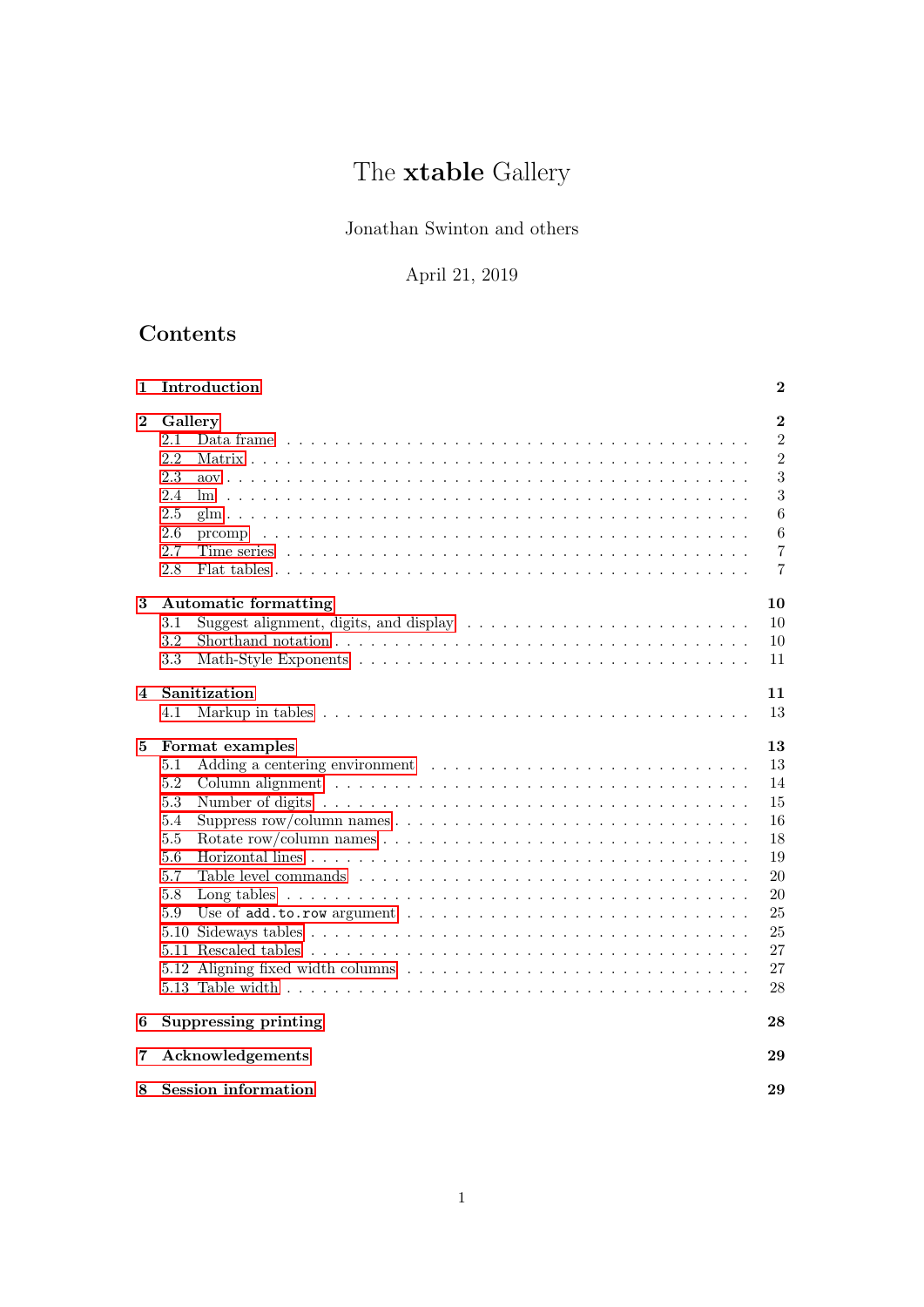# <span id="page-1-0"></span>1 Introduction

This document gives a gallery of tables which can be made using the xtable package to create LATEX output. It doubles as a regression check for the package.

The first step is to load the package and set an option for this document.

```
library(xtable)
options(xtable.floating = FALSE)
options(xtable.timestamp = "")
```
# <span id="page-1-1"></span>2 Gallery

#### <span id="page-1-2"></span>2.1 Data frame

data(tli) xtable(tli[1:10, ])

|                | grade | sex | disadvg        | ethnicty        | tlimth |
|----------------|-------|-----|----------------|-----------------|--------|
| 1              | 6     | М   | <b>YES</b>     | <b>HISPANIC</b> | 43     |
| $\overline{2}$ | 7     | М   | NO             | <b>BLACK</b>    | 88     |
| 3              | 5     | F   | YES            | <b>HISPANIC</b> | 34     |
| 4              | 3     | М   | <b>YES</b>     | <b>HISPANIC</b> | 65     |
| 5              | 8     | М   | YES            | WHITE           | 75     |
| 6              | 5     | М   | N <sub>O</sub> | <b>BLACK</b>    | 74     |
| 7              | 8     | F   | <b>YES</b>     | <b>HISPANIC</b> | 72     |
| 8              | 4     | М   | <b>YES</b>     | BLACK           | 79     |
| 9              | 6     | М   | NO             | WHITE           | 88     |
| 10             | 7     | М   | YES            | <b>HISPANIC</b> | 87     |

### <span id="page-1-3"></span>2.2 Matrix

design.matrix <- model.matrix(~ sex\*grade, data = tli[1:10, ]) xtable(design.matrix, digits = 0)

|    | $(Intercept)$ sexM |   | $grade$ sexM:grade |
|----|--------------------|---|--------------------|
|    |                    | 6 |                    |
| 2  |                    |   |                    |
| 3  |                    | 5 |                    |
|    |                    | 3 |                    |
| 5  |                    |   |                    |
| 6  |                    | 5 |                    |
|    |                    |   |                    |
| 8  |                    |   |                    |
| g  |                    |   |                    |
| 10 |                    |   |                    |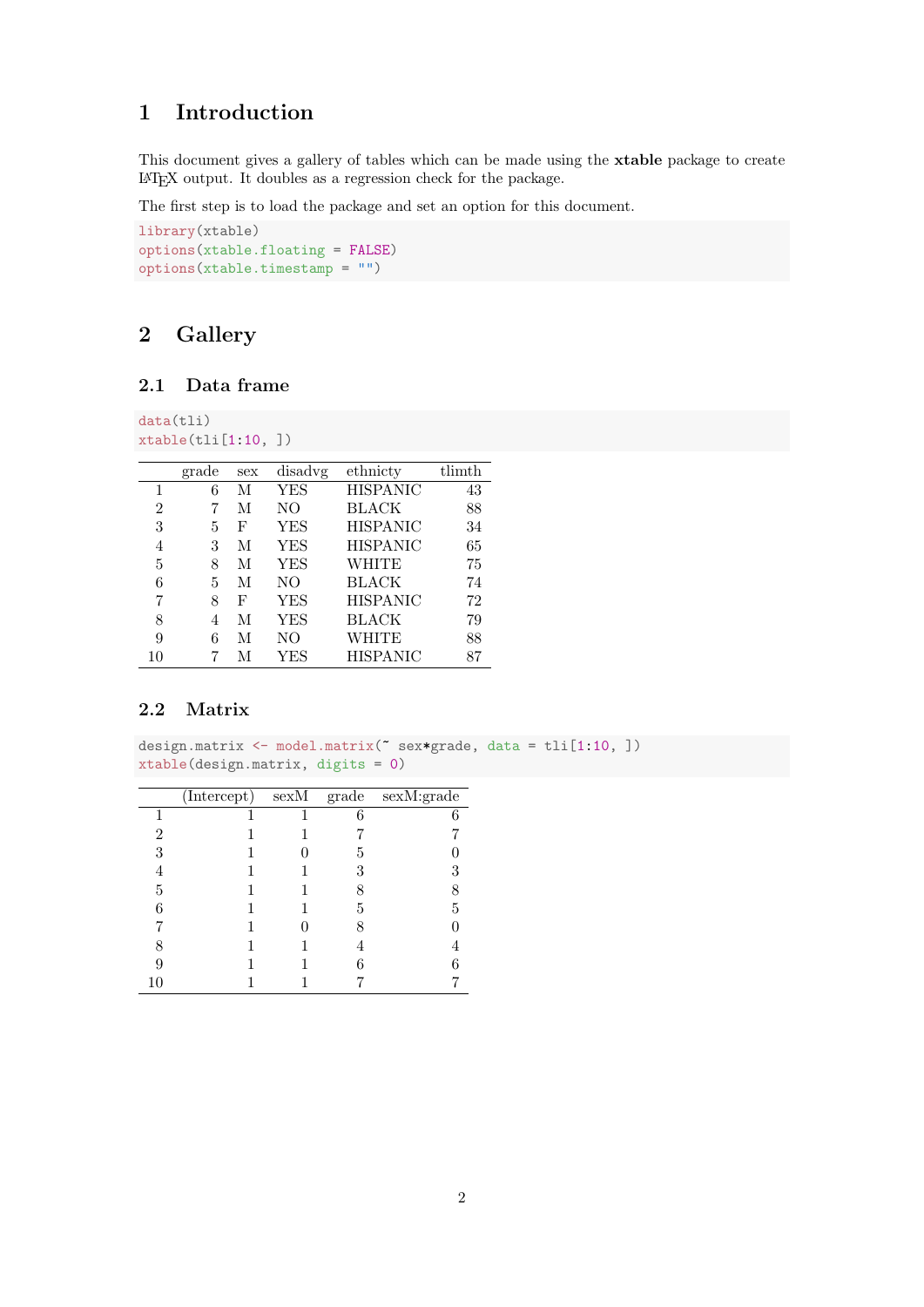#### <span id="page-2-0"></span>2.3 aov

```
fm1 \leftarrow aov(tlimth \tilde{\phantom{a}} sex + ethnicty + grade + disadvg, data = tli)
xtable(fm1)
```

|           | Df | Sum Sq   | Mean Sq | F value |        |
|-----------|----|----------|---------|---------|--------|
| sex       |    | 75.37    | 75.37   | 0.38    | 0.5417 |
| ethnicty  | 3  | 2572.15  | 857.38  | 4.27    | 0.0072 |
| grade     |    | 36.31    | 36.31   | 0.18    | 0.6717 |
| disadvg   |    | 59.30    | 59.30   | 0.30    | 0.5882 |
| Residuals | 93 | 18682.87 | 200.89  |         |        |

#### <span id="page-2-1"></span>2.4 lm

```
fm2 <- lm(tlimth ~ sex*ethnicty, data = tli)
xtable(fm2)
```

|                       | Estimate  | Std. Error | t value | Pr(    |
|-----------------------|-----------|------------|---------|--------|
| (Intercept)           | 73.6364   | 4.2502     | 17.33   | 0.0000 |
| sexM                  | $-1.6364$ | 5.8842     | $-0.28$ | 0.7816 |
| ethnictyHISPANIC      | $-9.7614$ | 6.5501     | $-1.49$ | 0.1395 |
| ethnictyOTHER         | 15.8636   | 10.8360    | 1.46    | 0.1466 |
| ethnictyWHITE         | 4.7970    | 4.9687     | 0.97    | 0.3368 |
| sexM:ethnictyHISPANIC | 10.6780   | 8.7190     | 1.22    | 0.2238 |
| sexM:ethnictyWHITE    | 5.1230    | 7.0140     | 0.73    | 0.4670 |

#### Anova table (one model)

xtable(anova(fm2))

|              | Df             | Sum Sq   | Mean Sq F value |      |        |
|--------------|----------------|----------|-----------------|------|--------|
| sex          |                | 75.37    | 75.37           | 0.38 | 0.5395 |
| ethnicty     | 3              | 2572.15  | 857.38          | 4.31 | 0.0068 |
| sex:ethnicty | $\overline{2}$ | 298.43   | 149.22          | 0.75 | 0.4748 |
| Residuals    | 93             | 18480.04 | 198.71          |      |        |

#### Anova table (two models)

```
fm2b <- lm(tlimth \tilde{ } ethnicty, data = tli)
xtable(anova(fm2b, fm2))
```

|   | Res.Df |          | RSS Df Sum of Sq | F | $Pr(>\)$ |
|---|--------|----------|------------------|---|----------|
|   | 96.    | 19053.59 |                  |   |          |
| ച | 93     | 18480.04 | 573.55 0.96      |   | 0.4141   |

#### Anova list

```
Block \leftarrow gl(8, 4)A <- factor(c(0,1,0,1,0,1,0,1,0,1,0,1,0,1,0,1,0,1,0,1,
              0,1,0,1,0,1,0,1,0,1,0,1))
B <- factor(c(0,0,1,1,0,0,1,1,0,1,0,1,1,0,1,0,0,0,1,1,
              0,0,1,1,0,0,1,1,0,0,1,1))
C <- factor(c(0,1,1,0,1,0,0,1,0,0,1,1,0,0,1,1,0,1,0,1,
              1,0,1,0,0,0,1,1,1,1,0,0))
Yield <- c(101, 373, 398, 291, 312, 106, 265, 450, 106, 306, 324, 449,
```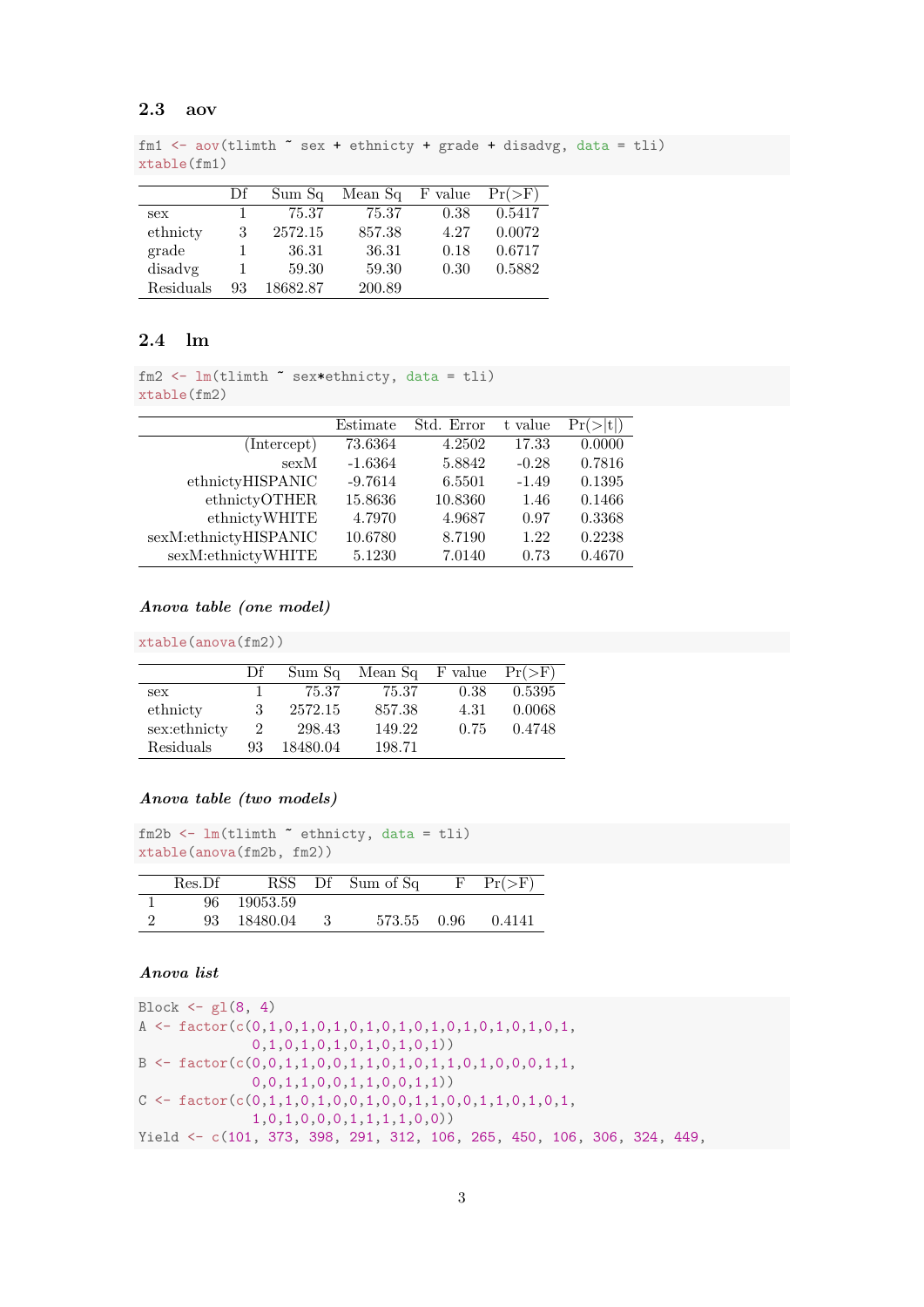```
272, 89, 407, 338, 87, 324, 279, 471, 323, 128, 423, 334,
         131, 103, 445, 437, 324, 361, 302, 272)
aovdat <- data.frame(Block, A, B, C, Yield)
old <- getOption("contrasts")
options(contrasts = c("contr.helmert", "contr.poly"))
(fit <- aov(Yield ~ A*B*C + Error(Block), data = aovdat))
##
## Call:
## aov(formula = Yield \sim A * B * C + Error(Block), data = aovdat)
##
## Grand Mean: 291.5938
##
## Stratum 1: Block
##
## Terms:
## A:B A:C B:C A:B:C Residuals
## Sum of Squares 780.1250 276.1250 2556.1250 112.5000 774.0938
## Deg. of Freedom 1 1 1 1 3
##
## Residual standard error: 16.06335
## Estimated effects are balanced
##
## Stratum 2: Within
##
## Terms:
## Sum of Squares 3465.28 161170.03 278817.78 28.17 1802.67
## Sum of Squares 3465.28 161170.03 278817.78
## Deg. of Freedom 1 1 1 1 1 1
## B:C A:B:C Residuals<br>## Sum of Squares 11528.17 45.37 5423.28
## Sum of Squares 11528.17
## Deg. of Freedom 1 1 17
##
## Residual standard error: 17.86103
## Estimated effects are balanced
class(fit)
## [1] "aovlist" "listof"
summary(fit)
##
## Error: Block
## Df Sum Sq Mean Sq F value Pr(>F)
## A:B 1 780.1 780.1 3.023 0.1805
## A:C 1 276.1 276.1 1.070 0.3770
## B:C 1 2556.1 2556.1 9.906 0.0514 .
          1 112.5 112.5 0.436 0.5562
## Residuals 3 774.1 258.0
## ---## Signif. codes: 0 '***' 0.001 '**' 0.01 '*' 0.05 '.' 0.1 ' ' 1
##
## Error: Within
## Df Sum Sq Mean Sq F value Pr(>F)
## A 1 3465 3465 10.862 0.00427 **
## B 1 161170 161170 505.209 4.40e-14 ***
## C 1 278818 278818 873.992 4.67e-16 ***
```

```
4
```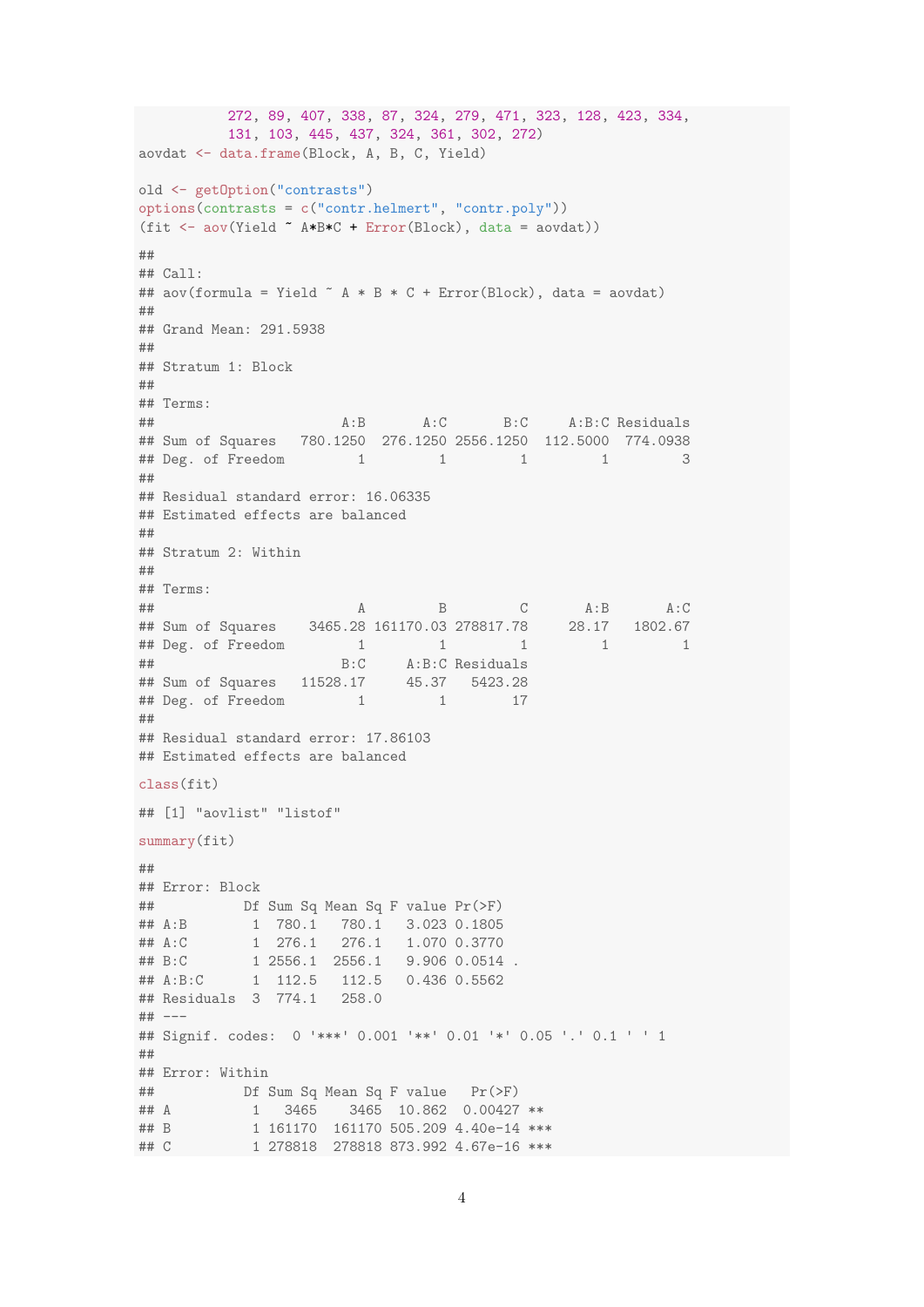## A:B 1 28 28 0.088 0.76996 ## A:C 1 1803 1803 5.651 0.02946 \* ## B:C 1 11528 11528 36.137 1.40e-05 \*\*\* ## A:B:C 1 45 45 0.142 0.71074 ## Residuals 17 5423 319 ## --- ## Signif. codes: 0 '\*\*\*' 0.001 '\*\*' 0.01 '\*' 0.05 '.' 0.1 ' ' 1 options(contrasts = old)

xtable(fit)

|                    | Df | Sum Sq    | Mean Sq   | value<br>F |        |
|--------------------|----|-----------|-----------|------------|--------|
| A:B                | 1  | 780.12    | 780.12    | 3.02       | 0.1805 |
| A:C                | 1  | 276.12    | 276.12    | 1.07       | 0.3770 |
| B: C               | 1  | 2556.12   | 2556.12   | 9.91       | 0.0514 |
| A:B:C              | 1  | 112.50    | 112.50    | 0.44       | 0.5562 |
| Residuals          | 3  | 774.09    | 258.03    |            |        |
| A                  | 1  | 3465.28   | 3465.28   | 10.86      | 0.0043 |
| B                  | 1  | 161170.03 | 161170.03 | 505.21     | 0.0000 |
| $\mathcal{C}$      |    | 278817.78 | 278817.78 | 873.99     | 0.0000 |
| A:B <sub>1</sub>   | 1  | 28.17     | 28.17     | 0.09       | 0.7700 |
| A: C <sub>1</sub>  | 1  | 1802.67   | 1802.67   | 5.65       | 0.0295 |
| B:Cl <sub>1</sub>  | 1  | 11528.17  | 11528.17  | 36.14      | 0.0000 |
| A:B:C <sub>1</sub> | 1  | 45.37     | 45.37     | 0.14       | 0.7107 |
| Residuals1         | 17 | 5423.28   | 319.02    |            |        |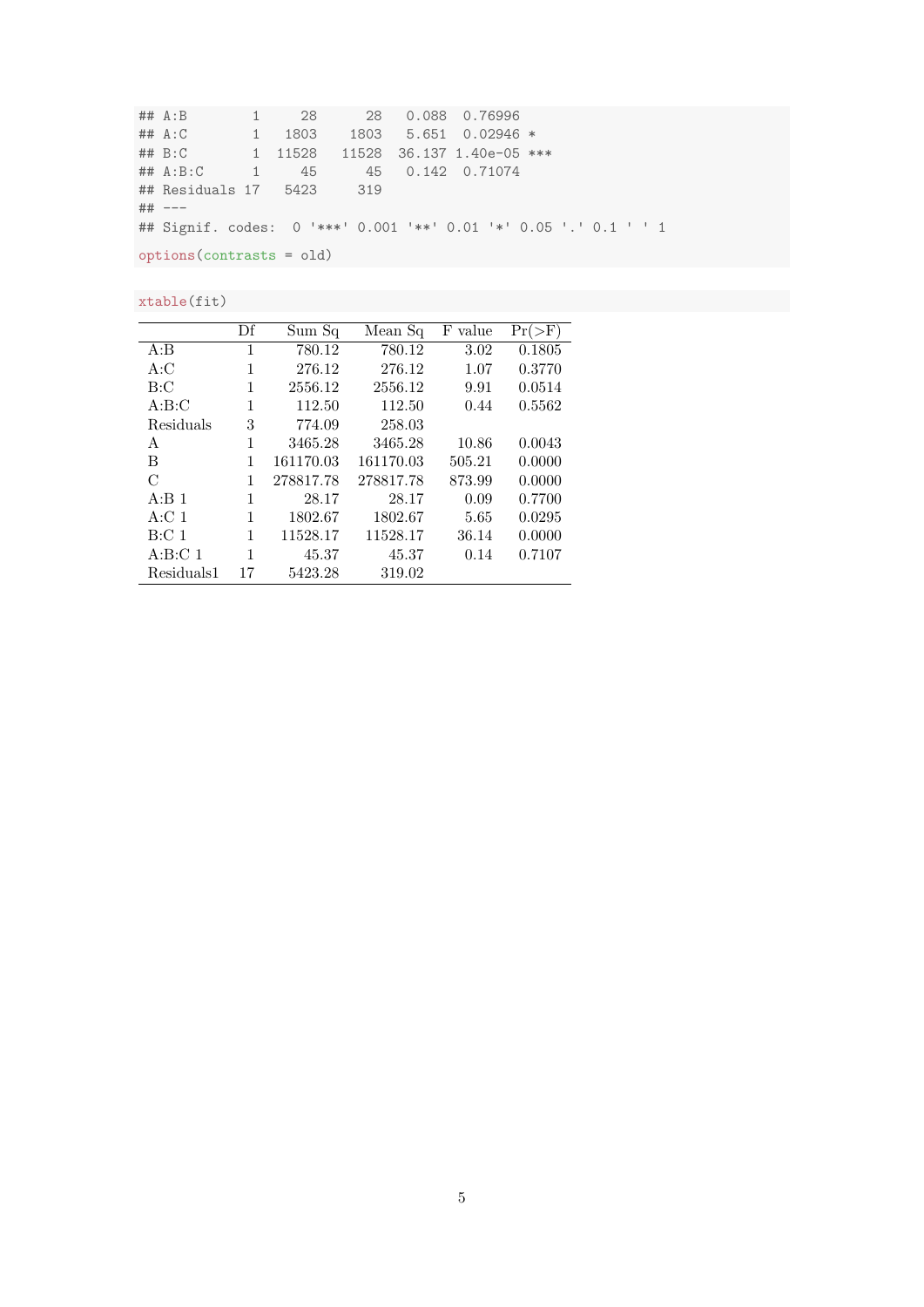# <span id="page-5-0"></span>2.5 glm

```
fm3 \leftarrow glm(disadvg \sim ethnicty*grade, data = tli, family = binomial)
xtable(fm3)
```

|                        | Estimate   | Std. Error | z value | Pr(    |
|------------------------|------------|------------|---------|--------|
| (Intercept)            | 3.1888     | 1.5966     | 2.00    | 0.0458 |
| ethnictyHISPANIC       | $-0.2848$  | 2.4808     | $-0.11$ | 0.9086 |
| ethnictyOTHER          | 212.1701   | 22122.7093 | 0.01    | 0.9923 |
| ethnictyWHITE          | $-8.8150$  | 3.3355     | $-2.64$ | 0.0082 |
| grade                  | $-0.5308$  | 0.2892     | $-1.84$ | 0.0665 |
| ethnictyHISPANIC:grade | 0.2448     | 0.4357     | 0.56    | 0.5742 |
| ethnictyOTHER:grade    | $-32.6014$ | 3393.4687  | $-0.01$ | 0.9923 |
| ethnictyWHITE:grade    | 1.0171     | 0.5185     | 1.96    | 0.0498 |

#### Analysis of deviance

xtable(anova(fm3))

|                | Df | Deviance |    | Resid. Df Resid. Dev |
|----------------|----|----------|----|----------------------|
| NULL           |    |          | 99 | 129.49               |
| ethnicty       | 3  | 47.24    | 96 | 82.25                |
| grade          |    | 1.73     | 95 | 80.52                |
| ethnicty:grade | 3  | 7.20     | 92 | 73.32                |

# <span id="page-5-1"></span>2.6 prcomp

```
pr1 <- prcomp(USArrests)
xtable(pr1)
```

|          | PC <sub>1</sub> | PC2       | PC <sub>3</sub> | PC <sub>4</sub> |
|----------|-----------------|-----------|-----------------|-----------------|
| Murder   | 0.0417          | $-0.0448$ | 0.0799          | $-0.9949$       |
| Assault  | 0.9952          | $-0.0588$ | $-0.0676$       | 0.0389          |
| UrbanPop | 0.0463          | 0.9769    | $-0.2005$       | $-0.0582$       |
| Rape     | 0.0752          | 0.2007    | 0.9741          | 0.0723          |

xtable(summary(pr1))

|                        | PC1     | PC <sub>2</sub> | PC3    | PC4     |
|------------------------|---------|-----------------|--------|---------|
| Standard deviation     | 83.7324 | 14.2124 6.4894  |        | 2.4828  |
| Proportion of Variance | 0.9655  | 0.0278          | 0.0058 | -0.0008 |
| Cumulative Proportion  | 0.9655  | 0.9933 0.9991   |        | 1.0000  |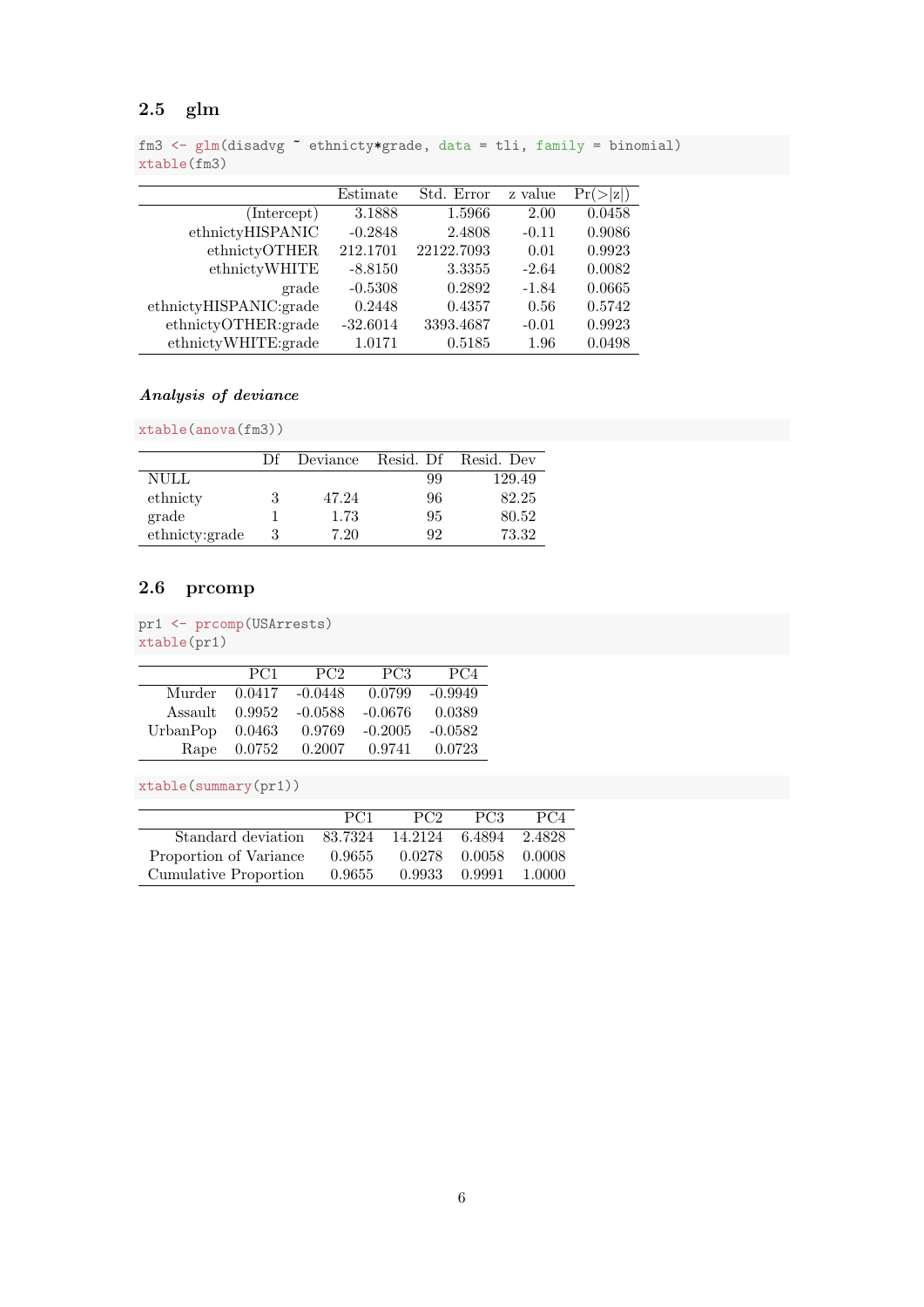#### <span id="page-6-0"></span>2.7 Time series

```
temp.ts \leftarrow ts(cumsum(1 + round(rnorm(100), 0)),
              start = c(1954, 7), frequency = 12)
temp.table <- xtable(temp.ts, digits = 0)
temp.table
```

|      | Jan | Feb | Mar | Apr | May | Jun | Jul      | Aug | Sep | Oct            | Nov | Dec |
|------|-----|-----|-----|-----|-----|-----|----------|-----|-----|----------------|-----|-----|
| 1954 |     |     |     |     |     |     | $\theta$ |     | 3   | $\overline{2}$ | 3   | 5   |
| 1955 | 5   | 5   | 5   | 5   | 6   | 6   | 6        | 7   | 9   | 10             | 10  | 10  |
| 1956 | 10  | 13  | 14  | 15  | 16  | 17  | 17       | 17  | 19  | 19             | 20  | 20  |
| 1957 | 22  | 23  | 23  | 23  | 22  | 22  | 21       | 21  | 22  | 23             | 25  | 25  |
| 1958 | 25  | 26  | 26  | 26  | 26  | 26  | 26       | 27  | 26  | 26             | 26  | 26  |
| 1959 | 27  | 29  | 32  | 32  | 35  | 35  | 37       | 41  | 42  | 42             | 43  | 46  |
| 1960 | 46  | 48  | 50  | 51  | 52  | 53  | 54       | 56  | 59  | 60             | 60  | 60  |
| 1961 | 61  | 62  | 63  | 64  | 64  | 65  | 67       | 69  | 71  | 72             | 73  | 73  |
| 1962 | 74  | 75  | 78  | 80  | 81  | 82  | 82       | 84  | 86  | 89             |     |     |

#### <span id="page-6-1"></span>2.8 Flat tables

See the Details section of the help for ftable for a description of these tables, which are flat versions of multi-dimensional contingency tables. They require special methods to enable them to be printed using xtable.

```
data(mtcars)
mtcars$cyl <- factor(mtcars$cyl, levels = c("4","6","8"),
               labels = c("four", "six", "eight"))tbl <- ftable(mtcars$cyl, mtcars$vs, mtcars$am, mtcars$gear,
          row.vars = c(2, 4),
          dnn = c("Cylinders", "V/S", "Transmission", "Gears"))
tbl
## Cylinders four six eight
## Transmission 0 1 0 1 0 1
## V/S Gears
## 0 3 0 0 0 0 12 0
## 4 0 0 0 2 0 0
## 5 0 1 0 1 0 2
## 1 3 1 0 2 0 0 0
## 4 2 6 2 0 0 0
## 5 0 1 0 0 0 0
Here is the L<sup>AT</sup><sub>E</sub>X produced:
xftbl <- xtableFtable(tbl, method = "compact")
print.xtableFtable(xftbl, booktabs = TRUE)
## % latex table generated in R 3.5.2 by xtable 1.8-4 package
## %
## \begin{tabular}{ll rrrrrr}
## \toprule
## & Cylinders \& \mathcal{I}_{l} four} & \multicolumn{1}{ and the six \mathcal{I}_{l} } & \multicolumn{1}{ eight} \mathcal{I}_{l}## V/S & Gears $\vert$ Transmission & \multicolumn{1}{1}{ 0} & \multicolumn{1}{1}{ 1} & \mu
## \midrule
## 0 & 3 & 0 & 0 & 0 & 0 & 12 & 0 \\
## & 4 & 0 & 0 & 0 & 2 & 0 & 0 \\
## & 5 & 0 & 1 & 0 & 1 & 0 & 2 \\
## 1 & 3 & 1 & 0 & 2 & 0 & 0 & 0 \\
```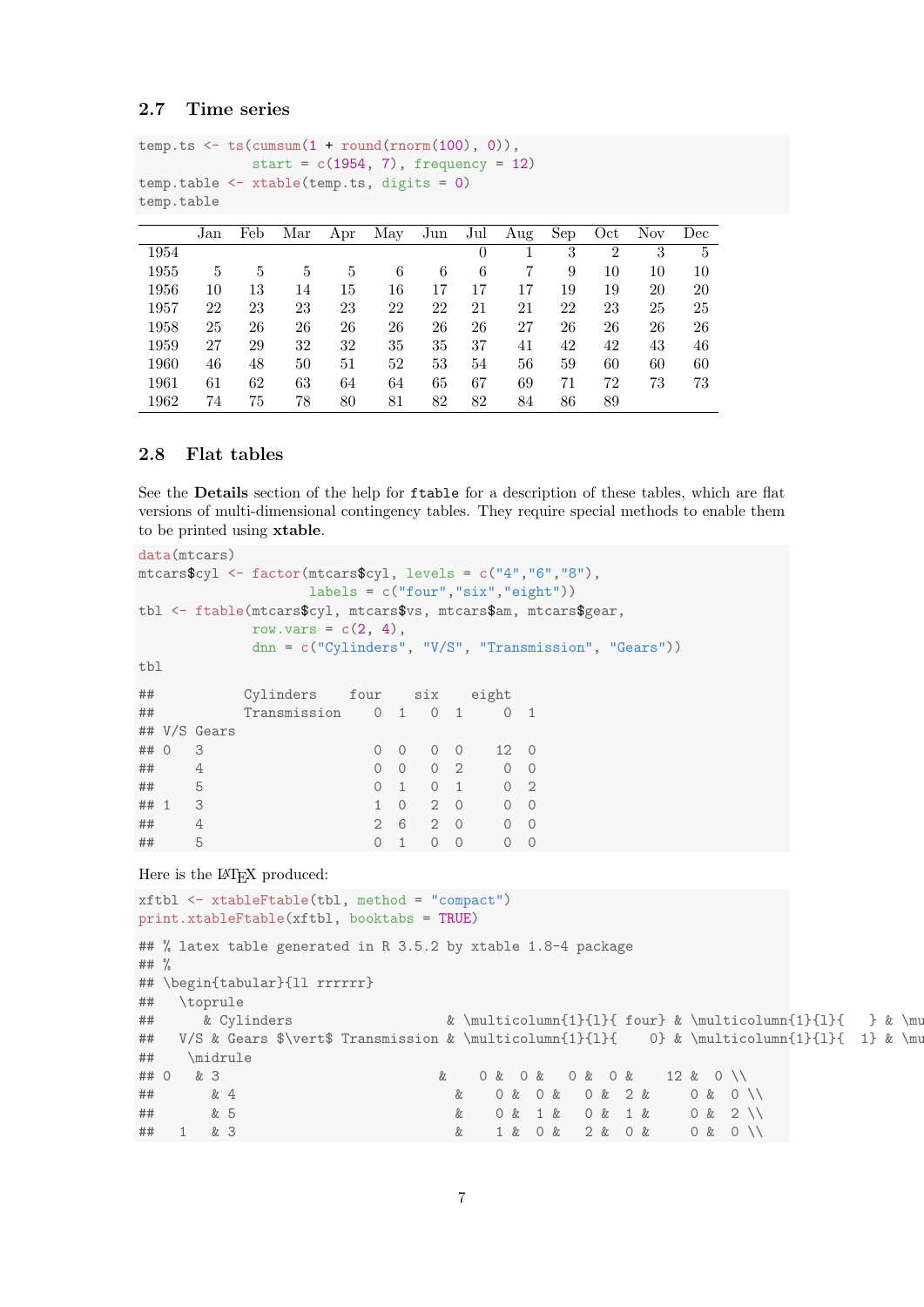| ## | &4                   | & 2 & 6 & 2 & 0 & 0 & 0 \\ |  |  |  |  |  |  |  |
|----|----------------------|----------------------------|--|--|--|--|--|--|--|
| ## | <i>k</i> . 5         | & 0 & 1 & 0 & 0 & 0 & 0 \\ |  |  |  |  |  |  |  |
| ## | \bottomrule          |                            |  |  |  |  |  |  |  |
|    | $\#$ # \end{tabular} |                            |  |  |  |  |  |  |  |

And here is a basic flat table:

xftbl <- xtableFtable(tbl) print.xtableFtable(xftbl)

|   |       | Cylinders    | four           |   | $\rm{six}$ |   | eighth |   |
|---|-------|--------------|----------------|---|------------|---|--------|---|
|   |       | Transmission | 0              |   | 0          |   |        |   |
| S | Gears |              |                |   |            |   |        |   |
| 0 | 3     |              |                |   |            |   | 12     |   |
|   |       |              |                |   |            | 2 |        |   |
|   | 5     |              |                |   |            |   |        | 2 |
|   | 3     |              |                |   | 2          |   |        |   |
|   |       |              | $\overline{2}$ | 6 | 2          |   |        |   |
|   | 5     |              |                |   |            |   |        |   |

This illustrates the method argument:

xftbl <- xtableFtable(tbl, method = "col.compact") print.xtableFtable(xftbl, rotate.rownames = TRUE)

|                      |                              | four             |                  | $\dot{\rm six}$         |                  | eight            |                                      |
|----------------------|------------------------------|------------------|------------------|-------------------------|------------------|------------------|--------------------------------------|
| V/S                  | Gears Transmission Cylinders | 0                | $\mathbf 1$      | 0                       | $\mathbf{1}$     | $\boldsymbol{0}$ | 1                                    |
| $\overline{\bullet}$ |                              | $\boldsymbol{0}$ | 0                | $\boldsymbol{0}$        | $\boldsymbol{0}$ | 12               | $\boldsymbol{0}$                     |
|                      |                              | $\boldsymbol{0}$ | $\boldsymbol{0}$ | $\boldsymbol{0}$        | $\overline{2}$   | $\overline{0}$   | $\boldsymbol{0}$                     |
|                      |                              | $\boldsymbol{0}$ | $\mathbf{1}$     | $\boldsymbol{0}$        | $\mathbf 1$      | $\overline{0}$   |                                      |
|                      | 543543                       | $\mathbf{1}$     | $\boldsymbol{0}$ | $\overline{\mathbf{c}}$ | $\boldsymbol{0}$ | $\boldsymbol{0}$ | $\begin{matrix} 2 \\ 0 \end{matrix}$ |
|                      |                              | $\overline{c}$   | 6                | $\sqrt{2}$              | $\boldsymbol{0}$ | 0                | $\boldsymbol{0}$                     |
|                      |                              | $\boldsymbol{0}$ | 1                | $\boldsymbol{0}$        | $\boldsymbol{0}$ | $\boldsymbol{0}$ | $\overline{0}$                       |

Booktabs is incompatible with vertical lines in tables, so the vertical dividing line is removed.

xftbl <- xtableFtable(tbl, method = "compact") print.xtableFtable(xftbl, booktabs = TRUE)

|    | Cylinders            | four     |   | S1X              |   | eight |   |
|----|----------------------|----------|---|------------------|---|-------|---|
| /S | Gears   Transmission | $\theta$ |   | $\left( \right)$ |   |       |   |
|    | 3                    |          |   |                  |   | 12    |   |
|    |                      |          |   | $\mathbf{0}$     | 2 |       |   |
|    | 5                    |          |   | $\mathbf{0}$     |   |       | 2 |
|    | 3                    |          |   | 2                |   |       |   |
|    |                      | 2        | 6 | $\mathfrak{D}$   |   |       |   |
|    | 5                    |          |   |                  |   |       |   |

Row and column variable names can be formatted specially using sanitization, and row and column variable names and labels can be rotated.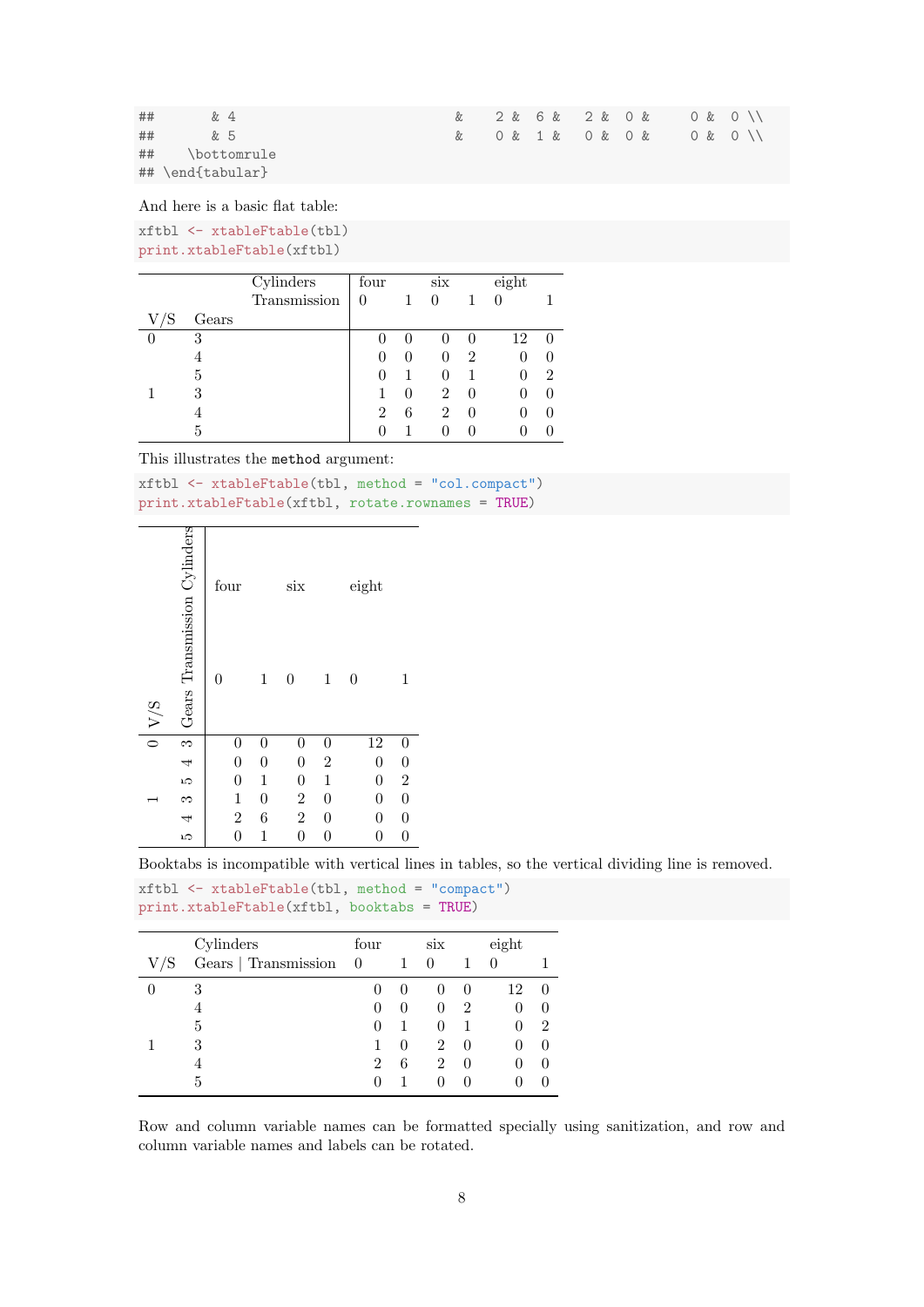If special formatting is required for row and column labels, that can be done as a workaround by redefining the data and associated labels.

```
italic \leq function(x){
  paste0('{\\emph{', x, '}}')
}
mtcars$cyl <- factor(mtcars$cyl, levels = c("four","six","eight"),
                     lables = c("four", italic("six"), "eight")large \leq function(x)paste0('{\\Large ', x, '})')}
bold \leftarrow function(x)paste0('{\\bfseries ', x, '}')
}
tbl <- ftable(mtcars$cyl, mtcars$vs, mtcars$am, mtcars$gear,
              row.vars = c(2, 4),
              dnn = c("Cylinders", "V/S", "Transmission", "Gears"))
xftbl <- xtableFtable(tbl, method = "row.compact")
print.xtableFtable(xftbl,
                   sanitize.rownames.function = large,
                   sanitize.colnames.function = bold,
                   rotate.colnames = TRUE,
                   rotate.rownames = TRUE)
```

| V/S                  | Gears    | Transmission Cylinders | four                                                               |                                   | six                                        |                                       | $_{\rm eight}$                       |                 |
|----------------------|----------|------------------------|--------------------------------------------------------------------|-----------------------------------|--------------------------------------------|---------------------------------------|--------------------------------------|-----------------|
| $\overline{\bullet}$ | $\infty$ |                        |                                                                    |                                   | $\boldsymbol{0}$                           | $\boldsymbol{0}$                      |                                      |                 |
|                      |          |                        |                                                                    |                                   |                                            |                                       | $\frac{12}{0}$                       |                 |
|                      | ro<br>4  |                        |                                                                    | $\begin{matrix}0\0\1\end{matrix}$ | $\begin{matrix} 0 \\ 0 \end{matrix}$       | $\begin{array}{c} 2 \\ 1 \end{array}$ | $\overline{0}$                       |                 |
|                      |          |                        | $\begin{smallmatrix}0 & 0 \ 0 & 0 \ 1 & 2 \ 0 & \end{smallmatrix}$ | $\overline{0}$                    |                                            | $\boldsymbol{0}$                      | $\boldsymbol{0}$                     | 0 0 2 0 0 0 0 0 |
|                      | 543      |                        |                                                                    | $\frac{6}{1}$                     | $\begin{array}{c} 2 \\ 2 \\ 0 \end{array}$ | $\overline{0}$                        | $\begin{matrix} 0 \\ 0 \end{matrix}$ |                 |
|                      |          |                        |                                                                    |                                   |                                            | $\overline{0}$                        |                                      |                 |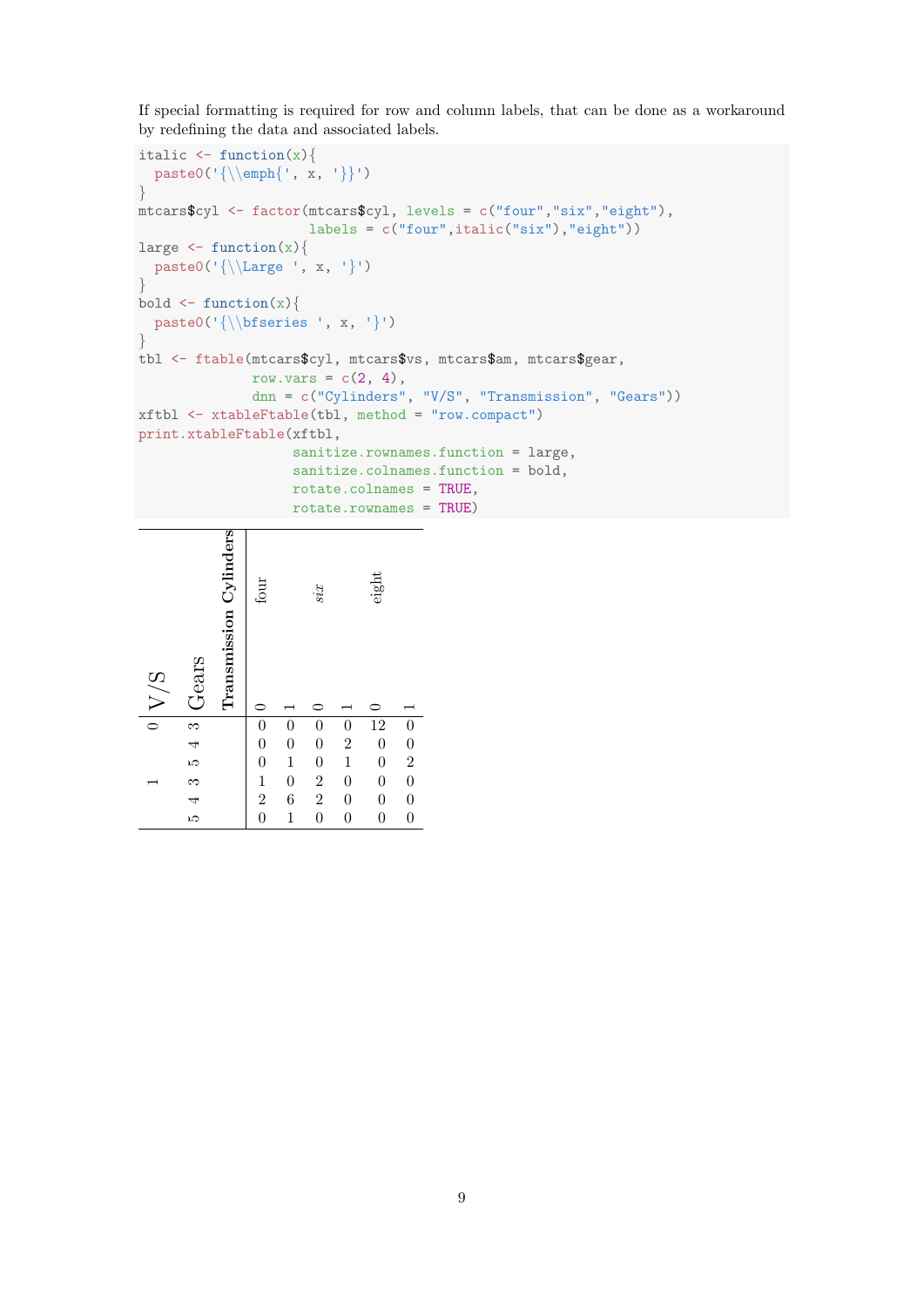# <span id="page-9-0"></span>3 Automatic formatting

#### <span id="page-9-1"></span>3.1 Suggest alignment, digits, and display

The functions xalign, xdigits, and xdisplay are useful for formatting tables in a sensible way. Consider the output produced by the default formatting.

```
data(mtcars)
dat <- mtcars[1:3, 1:6]
x \leftarrow xtable(data)x
```

|                                                          | mpg | cvl | disp | hp drat | wt   |
|----------------------------------------------------------|-----|-----|------|---------|------|
| Mazda RX4 21.00 6.00 160.00 110.00 3.90                  |     |     |      |         | 2.62 |
| Mazda RX4 Wag 21.00 6.00 160.00 110.00 3.90 2.88         |     |     |      |         |      |
| Datsun 710 $22.80$ $4.00$ $108.00$ $93.00$ $3.85$ $2.32$ |     |     |      |         |      |

Now change the default alignment, digits and display using helper functions xalign, xdigits, and xdisplay. This produces a better format as shown below.

```
align(x) <- xalign(x)digits(x) \leftarrow x digits(x)display(x) \leftarrow xdisplay(x)
x
```

|               | mpg   |               | cyl disp hp drat |               | wt                 |
|---------------|-------|---------------|------------------|---------------|--------------------|
| Mazda RX4     | 21.0  | 6.            |                  |               | 160 110 3.90 2.620 |
| Mazda RX4 Wag | -21.0 | $-6$          |                  |               | 160 110 3.90 2.875 |
| Datsun 710    | 22.8  | $\mathcal{A}$ | 108              | 93 3.85 2.320 |                    |

#### <span id="page-9-2"></span>3.2 Shorthand notation

For convenience, the three 'autoformat' functions (xalign, xdigits, and xdisplay) can be applied together when an xtable is created, using the auto argument:

xtable(dat, auto = TRUE)

|               |      |                | mpg cyl disp | hp drat            | wt |
|---------------|------|----------------|--------------|--------------------|----|
| Mazda RX4     | 21.0 | -6             |              | 160 110 3.90 2.620 |    |
| Mazda RX4 Wag | 21.0 | 6 <sup>6</sup> |              | 160 110 3.90 2.875 |    |
| Datsun 710    | 22.8 | $\mathcal{A}$  | 108.         | 93 3.85 2.320      |    |

Similarly, the autoformat function can be used to postprocess an existing xtable:

x <- xtable(dat) autoformat(x)

|               | mpg  |                    | cyl disp hp drat |                    | wt                 |
|---------------|------|--------------------|------------------|--------------------|--------------------|
| Mazda RX4     | 21.0 | 6.                 |                  | 160 110 3.90 2.620 |                    |
| Mazda RX4 Wag | 21.0 | 6 <sup>6</sup>     |                  |                    | 160 110 3.90 2.875 |
| Datsun 710    | 22.8 | $\mathbf{\Lambda}$ | 108              | 93 3.85 2.320      |                    |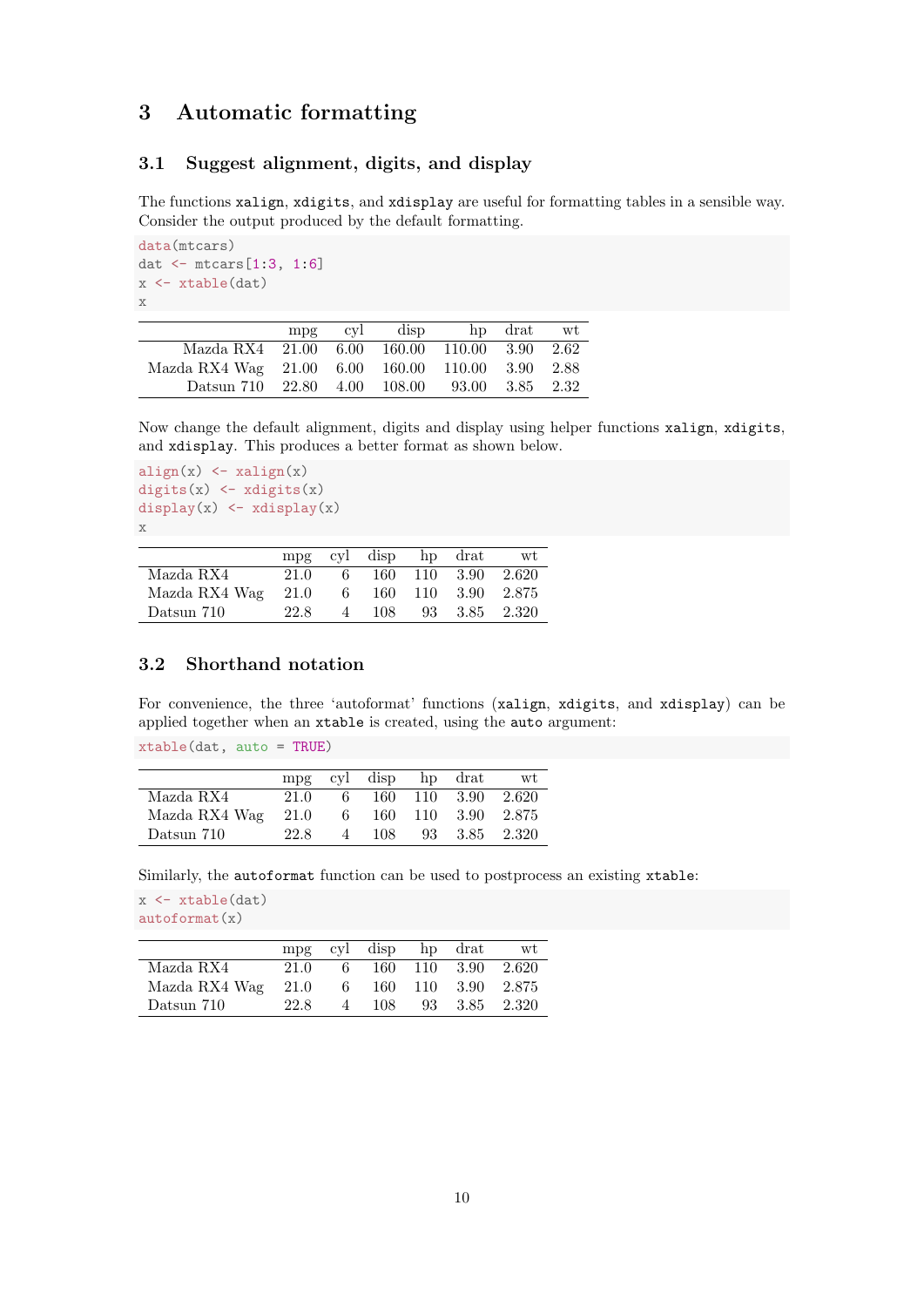#### <span id="page-10-0"></span>3.3 Math-Style Exponents

If you prefer  $5\times10^5$  in your tables to 5e5, the math.style.exponents option to  $\texttt{print}.\texttt{stable}$ is useful:

```
print(xtable(data.frame(text = c("foo","bar"),
                         googols = c(10e10, 50e10),
                         small = c(8e-24, 7e-5),
                        row.names = c("A", "B")),
             display = c("s", "s", "g", "g")),
      math.style.exponents = TRUE)
```
 $\begin{tabular}{ll} text & goods & small \\ \hline foo & 1\times 10^{11} & 8\times 10^{-24} \end{tabular}$  $\begin{array}{llll} \text{A} & \text{foo} & 1 \times 10^{11} & 8 \times 10^{-24} \\ \text{B} & \text{bar} & 5 \times 10^{11} & 7 \times 10^{-5} \end{array}$ B bar  $5 \times 10^{11}$   $7 \times 10^{-5}$ 

This option also supports the values ensuremath which uses \ensuremath instead of \$\$ and UTF-8 which uses UTF-8 to approximate the L<sup>A</sup>T<sub>F</sub>X typesetting.

# <span id="page-10-1"></span>4 Sanitization

```
insane \leq data.frame(Name = c("Ampersand","Greater than","Less than",
                                     "Underscore","Per cent","Dollar",
                                     "Backslash","Hash","Caret","Tilde",
                                     "Left brace","Right brace"),
                            Character = I(c("w", ">", "<", "__", "%", "$",\{\mathbb{R}^n\setminus\{\mathbb{R}^n, \mathbb{R}^n, \mathbb{R}^{n\times n}, \mathbb{R}^n, \mathbb{R}^n, \mathbb{R}^n\})colnames(insane)[2] <- paste(insane[, 2], collapse = "")
xtable(insane)
```

|                | Name         | $\overline{\&}<< 0.9$ |
|----------------|--------------|-----------------------|
| 1              | Ampersand    | &                     |
| $\overline{2}$ | Greater than | $\geq$                |
| 3              | Less than    | ⇐                     |
| 4              | Underscore   |                       |
| 5              | Per cent     | %                     |
| 6              | Dollar       | \$                    |
| 7              | Backslash    |                       |
| 8              | Hash         | $^{\#}$               |
| 9              | Caret        |                       |
| 10             | Tilde        |                       |
| 11             | Left brace   |                       |
| 12             | Right brace  |                       |

Sometimes you might want to have your own sanitization function.

```
wanttex <- xtable(data.frame(Column =
                             paste("Value_is $10^{-}{-}",1:3,"}$", sep = "")))
print(wanttex, sanitize.text.function =
      function(str) gsub("_", "\\_", str, fixed = TRUE))
```

```
Column
1 Value_is 10^{-1}2 Value_is 10^{\mathrm{-2}}3 Value is 10−3
```
Sanitization can be useful in formatting column headings and row names: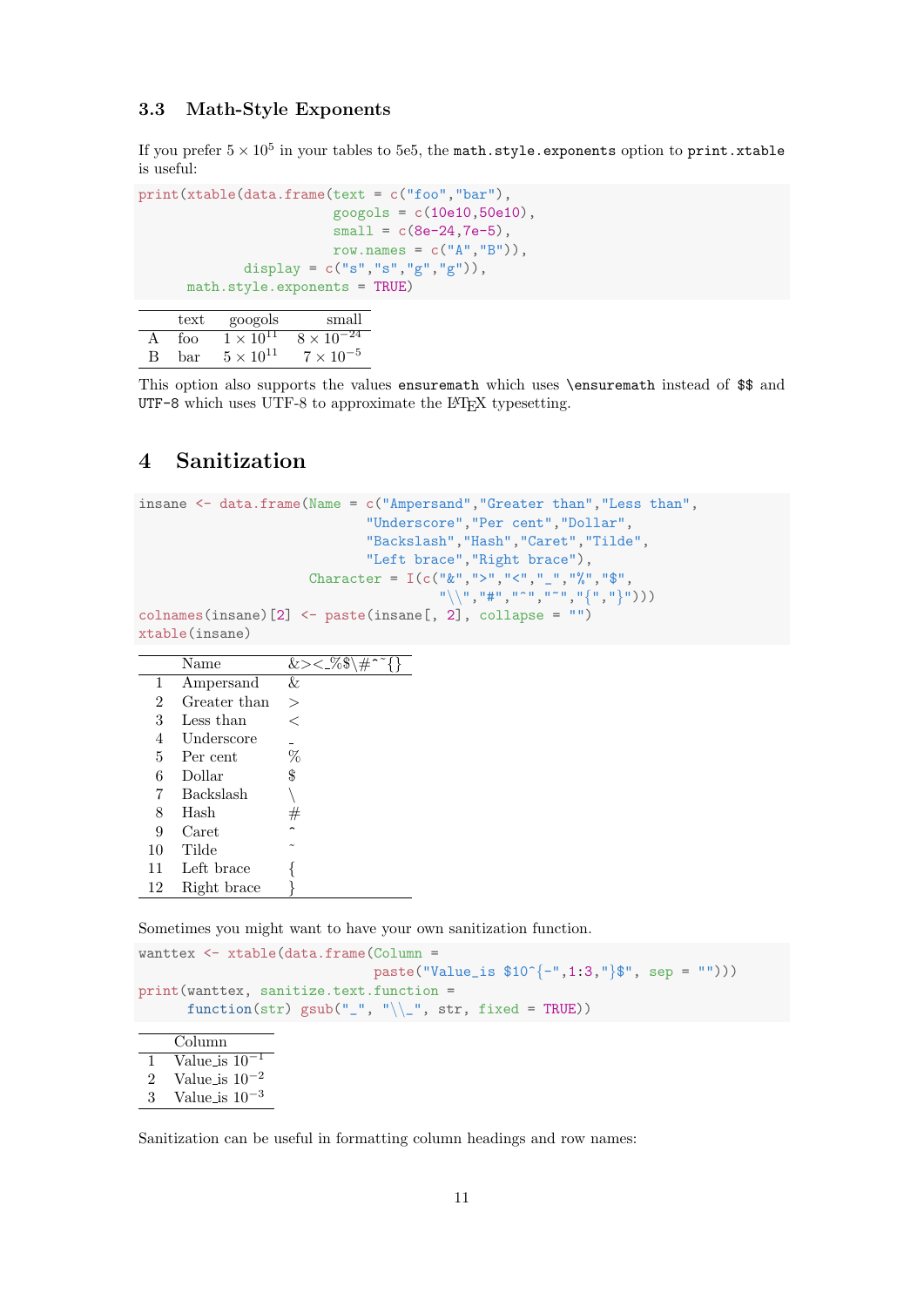```
dat <- mtcars[1:3, 1:6]
large \leftarrow function(x){
 paste0('{\\Large{\\bfseries ', x, '}}')
}
italic \leftarrow function(x){
paste0('{\\emph{ ', x, '}}')
}
print(xtable(dat),
```

```
sanitize.rownames.function = italic,
   sanitize.colnames.function = large,
booktabs = TRUE)
```

|               |       |          |                          |       | mpg cyl disp hp drat wt |       |
|---------------|-------|----------|--------------------------|-------|-------------------------|-------|
| Mazda RX4     |       |          | 21.00 6.00 160.00 110.00 |       | $3.90 \quad 2.62$       |       |
| Mazda RX4 Waq | 21.00 | $6.00\,$ | 160.00 110.00            |       | 3.90                    | -2.88 |
| Datsun 710    | 22.80 | 4.00     | 108.00                   | 93.00 | 3.85 2.32               |       |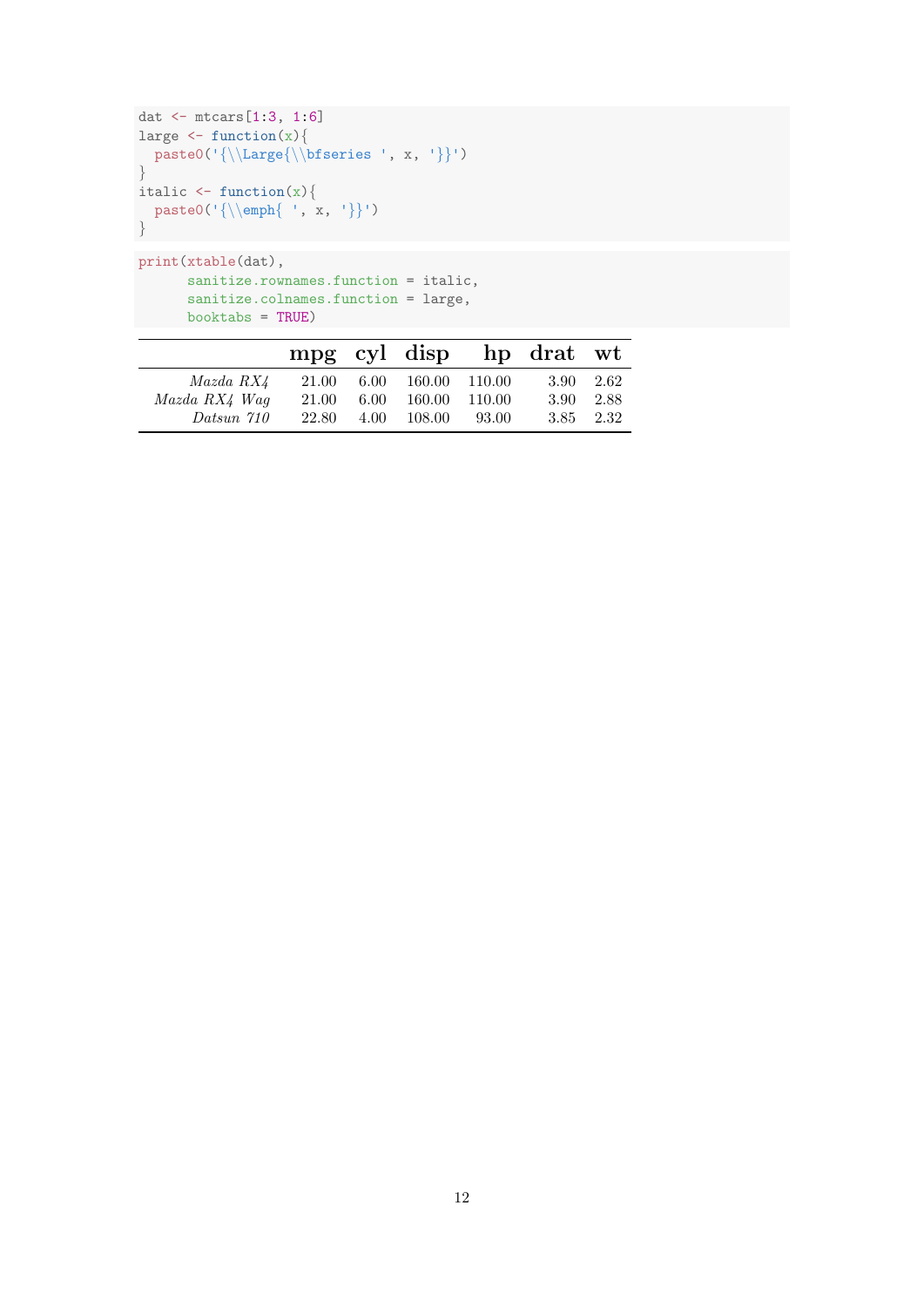#### <span id="page-12-0"></span>4.1 Markup in tables

Markup can be included in tables, including in column and row names, by using a custom sanitize.text.function.

```
mat \le round(matrix(c(0.9, 0.89, 200, 0.045, 2.0), c(1, 5)), 4)
rownames(mat) \langle - "$y_{t-1}$"
colnames(mat) <- c("$R^2$", "$\\bar{x}$", "F-stat", "S.E.E", "DW")
mat <- xtable(mat)
print(mat, sanitize.text.function = function(x) \{x\})
```

|           |  |                                                      | F-stat S.E.E DW |  |
|-----------|--|------------------------------------------------------|-----------------|--|
| $y_{t-1}$ |  | $0.90 \quad 0.89 \quad 200.00 \quad 0.04 \quad 2.00$ |                 |  |

You can also have sanitize functions that are specific to column or row names. In the table below, the row name is not sanitized but column names and table elements are.

```
money <- matrix(c("$1,000", "$900", "$100"), ncol = 3,dimnames = list("$\lambda$",
                                 c("Income (US$)","Expenses (US$)",
                                   "Profit (US$)")))
print(xtable(money), sanitize.rownames.function = function(x) \{x\})
```

|         | Income (US\$) Expenses (US\$) Profit (US\$) |       |
|---------|---------------------------------------------|-------|
| \$1,000 | \$900                                       | \$100 |

# <span id="page-12-1"></span>5 Format examples

#### <span id="page-12-2"></span>5.1 Adding a centering environment

print(xtable(anova(fm3), caption = "\\tt latex.environments = \"\""), floating = TRUE, latex.environments =  $"$ )

|                | Df | Deviance |    | Resid. Df Resid. Dev |
|----------------|----|----------|----|----------------------|
| <b>NULL</b>    |    |          | 99 | 129.49               |
| ethnicty       | 3  | 47.24    | 96 | 82.25                |
| grade          |    | 1.73     | 95 | 80.52                |
| ethnicty:grade | 3  | 7.20     | 92 | 73.32                |

#### Table 1: latex.environments = ""

print(xtable(anova(fm3), caption = "\\tt latex.environments = \"center\""), floating = TRUE, latex.environments = "center")

|                | Df | Deviance | Resid. Df | Resid. Dev |
|----------------|----|----------|-----------|------------|
| NULL           |    |          | 99        | 129.49     |
| ethnicty       | 3  | 47.24    | 96        | 82.25      |
| grade          |    | 1.73     | 95        | 80.52      |
| ethnicty:grade |    | 7.20     | 92        | 73.32      |

Table 2: latex.environments = "center"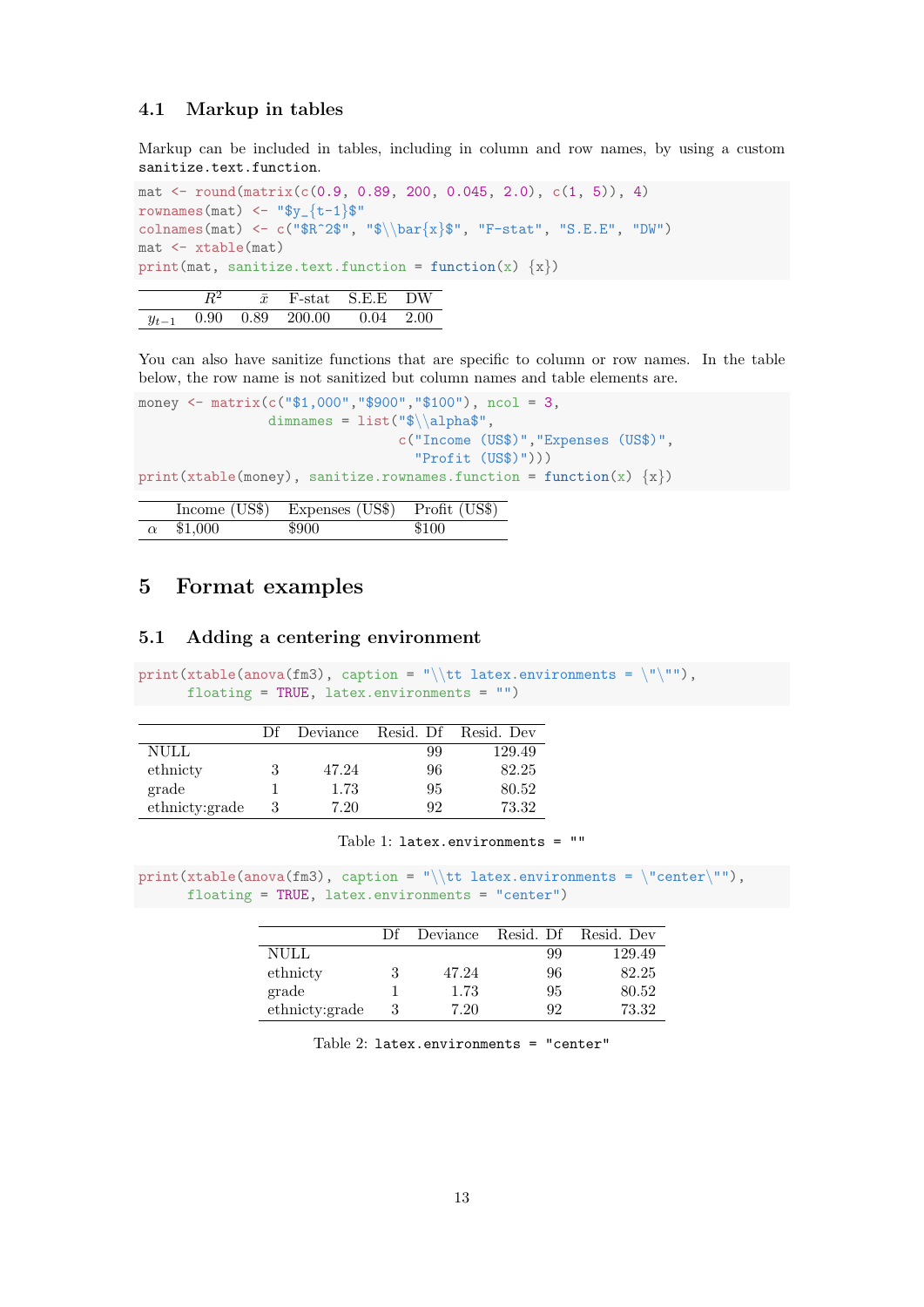### <span id="page-13-0"></span>5.2 Column alignment

```
tli.table <- xtable(tli[1:10, ])
align(tli.table) <- rep("r", 6)
tli.table
```

|                | grade | sex | disadvg        | ethnicty        | $t$ limth |
|----------------|-------|-----|----------------|-----------------|-----------|
| 1              | 6     | М   | YES            | <b>HISPANIC</b> | 43        |
| $\overline{2}$ |       | М   | NΟ             | BLACK           | 88        |
| 3              | 5     | F   | YES            | <b>HISPANIC</b> | 34        |
| 4              | 3     | М   | <b>YES</b>     | <b>HISPANIC</b> | 65        |
| 5              | 8     | М   | YES            | WHITE           | 75        |
| 6              | 5     | М   | NO             | BLACK           | 74        |
| 7              | 8     | F   | YES            | <b>HISPANIC</b> | 72        |
| 8              | 4     | М   | YES            | BLACK           | 79        |
| 9              | 6     | М   | N <sub>O</sub> | WHITE           | 88        |
| 10             |       | М   | YES            | <b>HISPANIC</b> | 87        |

Left aligned strings with column lines

align(tli.table) <- "|rrl|l|lr|" tli.table

|                | grade | sex | disadvg        | ethnicty        | $\overline{\text{tlim}}$ th |
|----------------|-------|-----|----------------|-----------------|-----------------------------|
| 1              | 6     | М   | <b>YES</b>     | <b>HISPANIC</b> | 43                          |
| $\overline{2}$ |       | М   | N <sub>O</sub> | <b>BLACK</b>    | 88                          |
| 3              | 5     | F   | <b>YES</b>     | <b>HISPANIC</b> | 34                          |
| 4              | 3     | М   | <b>YES</b>     | <b>HISPANIC</b> | 65                          |
| 5              | 8     | М   | <b>YES</b>     | WHITE           | 75                          |
| 6              | 5     | М   | N <sub>O</sub> | <b>BLACK</b>    | 74                          |
| 7              | 8     | F   | <b>YES</b>     | <b>HISPANIC</b> | 72                          |
| 8              | 4     | М   | <b>YES</b>     | <b>BLACK</b>    | 79                          |
| 9              | 6     | М   | N <sub>O</sub> | WHITE           | 88                          |
| 10             |       | М   | YES            | <b>HISPANIC</b> | 87                          |

#### Fixed width columns

```
align(tli.table) <- "|rr|lp{3cm}l|r|"
tli.table
```

|                | grade | sex | disadvg    | ethnicty        | tlimth |
|----------------|-------|-----|------------|-----------------|--------|
| 1              | 6     | М   | YES        | <b>HISPANIC</b> | 43     |
| $\overline{2}$ | 7     | М   | NΟ         | BLACK           | 88     |
| 3              | 5     | F   | <b>YES</b> | <b>HISPANIC</b> | 34     |
| 4              | 3     | М   | YES        | <b>HISPANIC</b> | 65     |
| 5              | 8     | М   | YES        | WHITE           | 75     |
| 6              | 5     | М   | NΟ         | BLACK           | 74     |
|                | 8     | F   | YES        | <b>HISPANIC</b> | 72     |
| 8              | 4     | М   | YES        | BLACK           | 79     |
| 9              | 6     | М   | NO         | WHITE           | 88     |
| 10             | 7     | М   | YES        | <b>HISPANIC</b> | 87     |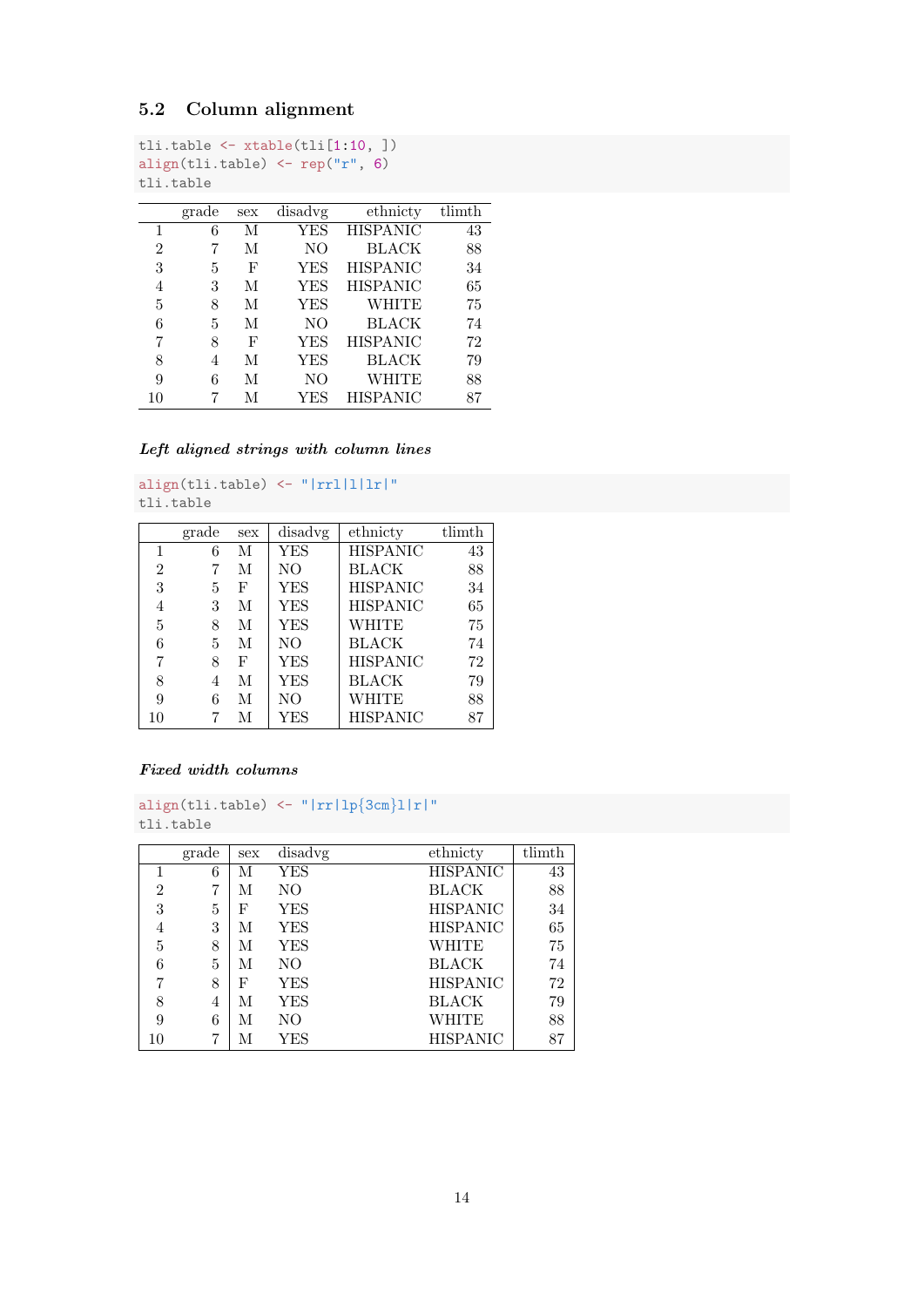### <span id="page-14-0"></span>5.3 Number of digits

One number for all columns,

```
display(tli.table)[c(2,6)] <- "f"
digits(tli.table) <- 3
tli.table
```

|    | grade | sex | disadvg    | ethnicty        | tlimth |
|----|-------|-----|------------|-----------------|--------|
| 1  | 6.000 | М   | YES        | <b>HISPANIC</b> | 43.000 |
| 2  | 7.000 | M   | NO         | <b>BLACK</b>    | 88.000 |
| 3  | 5.000 | F   | <b>YES</b> | <b>HISPANIC</b> | 34.000 |
| 4  | 3.000 | М   | <b>YES</b> | <b>HISPANIC</b> | 65.000 |
| 5  | 8.000 | М   | YES        | WHITE           | 75.000 |
| 6  | 5.000 | М   | NO.        | <b>BLACK</b>    | 74.000 |
| 7  | 8.000 | F   | <b>YES</b> | <b>HISPANIC</b> | 72.000 |
| 8  | 4.000 | M   | YES        | BLACK           | 79.000 |
| 9  | 6.000 | М   | NO         | WHITE           | 88.000 |
| 10 | 7.000 | М   | YES        | <b>HISPANIC</b> | 87.000 |

or one for each column, including the row names,

```
digits(tli.table) <- 1:(ncol(tli)+1)
tli.table
```

|                | grade | sex | disadvg    | ethnicty        | tlimth    |
|----------------|-------|-----|------------|-----------------|-----------|
|                | 6.00  | М   | <b>YES</b> | <b>HISPANIC</b> | 43.000000 |
| $\overline{2}$ | 7.00  | М   | NO         | <b>BLACK</b>    | 88.000000 |
| 3              | 5.00  | F   | YES        | <b>HISPANIC</b> | 34.000000 |
| 4              | 3.00  | М   | YES        | <b>HISPANIC</b> | 65.000000 |
| 5              | 8.00  | М   | YES        | WHITE           | 75.000000 |
| 6              | 5.00  | М   | NΟ         | <b>BLACK</b>    | 74.000000 |
| 7              | 8.00  | F   | YES        | <b>HISPANIC</b> | 72.000000 |
| 8              | 4.00  | М   | YES        | <b>BLACK</b>    | 79.000000 |
| 9              | 6.00  | М   | NO         | <b>WHITE</b>    | 88.000000 |
| 10             | 7.00  | М   | YES        | <b>HISPANIC</b> | 87.000000 |

or as a full matrix.

digits(tli.table)  $\leftarrow$  matrix(0:4, nrow = 10, ncol = ncol(tli)+1) tli.table

|                | grade  | sex | disadvg    | ethnicty        | tlimth  |
|----------------|--------|-----|------------|-----------------|---------|
|                | 6      | М   | YES        | <b>HISPANIC</b> | 43      |
| $\overline{2}$ | 7.0    | М   | NO         | <b>BLACK</b>    | 88.0    |
| 3              | 5.00   | F   | <b>YES</b> | <b>HISPANIC</b> | 34.00   |
| 4              | 3.000  | М   | YES        | <b>HISPANIC</b> | 65.000  |
| 5              | 8.0000 | М   | YES        | WHITE           | 75.0000 |
| 6              | 5      | М   | NO         | <b>BLACK</b>    | 74      |
| 7              | 8.0    | F   | <b>YES</b> | <b>HISPANIC</b> | 72.0    |
| 8              | 4.00   | М   | YES        | <b>BLACK</b>    | 79.00   |
| 9              | 6.000  | М   | NΟ         | WHITE           | 88.000  |
| 10             | 7.0000 | М   | YES        | <b>HISPANIC</b> | 87.0000 |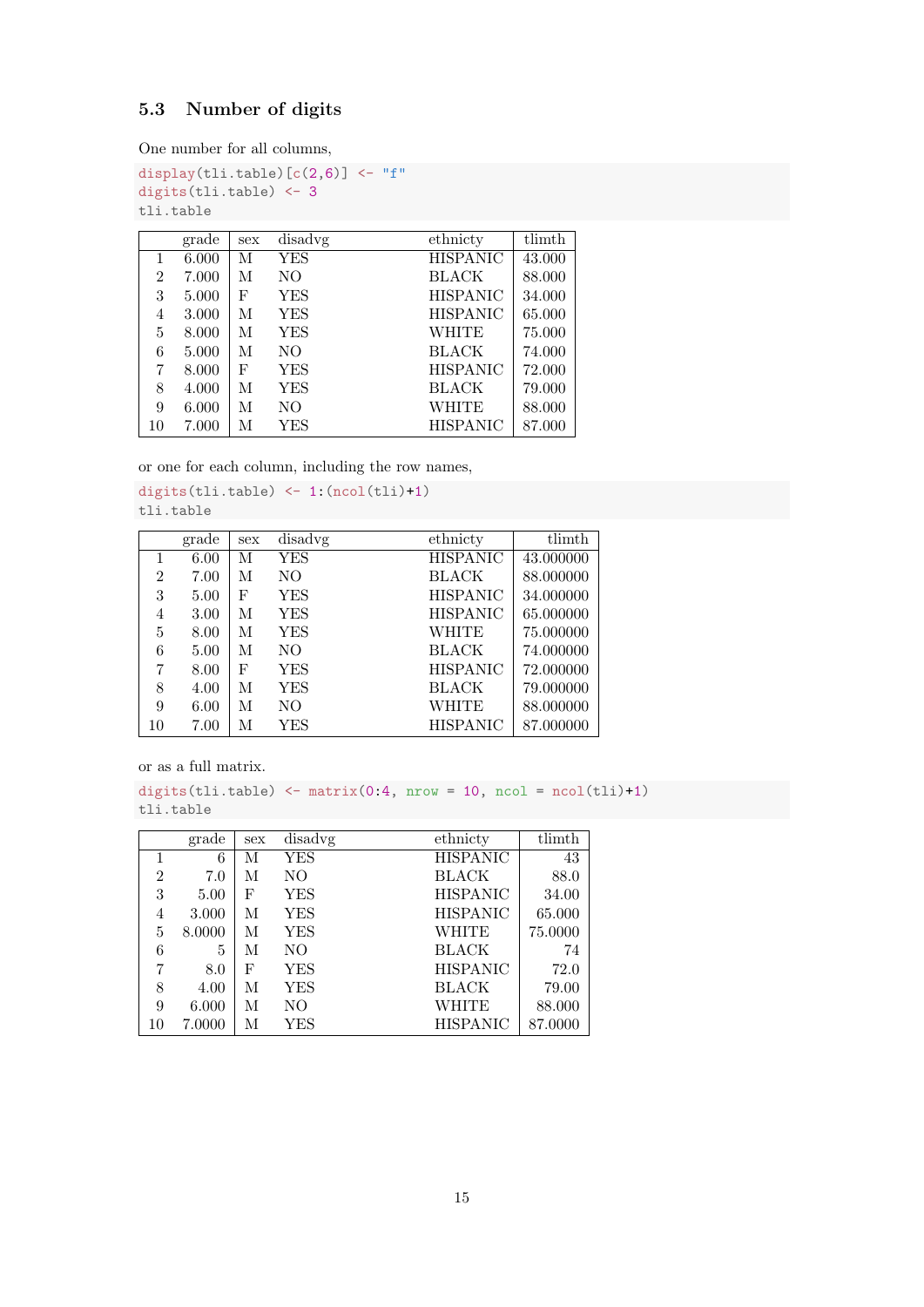#### <span id="page-15-0"></span>5.4 Suppress row/column names

Suppress row names

```
tli.table <- xtable(tli[1:10, ])
print(tli.table, include.rownames = FALSE)
```

| grade | sex | disadvg    | ethnicty        | tlimth |
|-------|-----|------------|-----------------|--------|
| 6     | М   | <b>YES</b> | <b>HISPANIC</b> | 43     |
| 7     | М   | NO         | BLACK           | 88     |
| 5     | F   | <b>YES</b> | <b>HISPANIC</b> | 34     |
| 3     | М   | <b>YES</b> | HISPANIC        | 65     |
| 8     | M   | <b>YES</b> | WHITE           | 75     |
| 5     | M   | NO         | BLACK           | 74     |
| 8     | F   | YES        | <b>HISPANIC</b> | 72     |
| 4     | М   | <b>YES</b> | BLACK           | 79     |
| 6     | М   | NΟ         | WHITE           | 88     |
| 7     | М   | YES        | <b>HISPANIC</b> | 87     |

If you want a vertical line on the left, you need to change the align attribute.

```
align(tli.table) \langle - \|^{\prime} |r|r| \ln \{3 \text{cm} |1|r| \}"
print(tli.table, include.rownames = FALSE)
```

| grade | sex | disadvg | ethnicty        | tlimth |
|-------|-----|---------|-----------------|--------|
| 6     | М   | YES     | <b>HISPANIC</b> | 43     |
| 7     | М   | NΟ      | <b>BLACK</b>    | 88     |
| 5     | F   | YES     | <b>HISPANIC</b> | 34     |
| 3     | М   | YES     | <b>HISPANIC</b> | 65     |
| 8     | М   | YES     | WHITE           | 75     |
| 5     | М   | NΟ      | <b>BLACK</b>    | 74     |
| 8     | F   | YES     | <b>HISPANIC</b> | 72     |
| 4     | М   | YES     | <b>BLACK</b>    | 79     |
| 6     | М   | NO      | WHITE           | 88     |
| 7     | М   | YES     | <b>HISPANIC</b> | 87     |

Revert the alignment to what is was before.

align(tli.table) <- "| $rr|lp{3cm}||r|$ "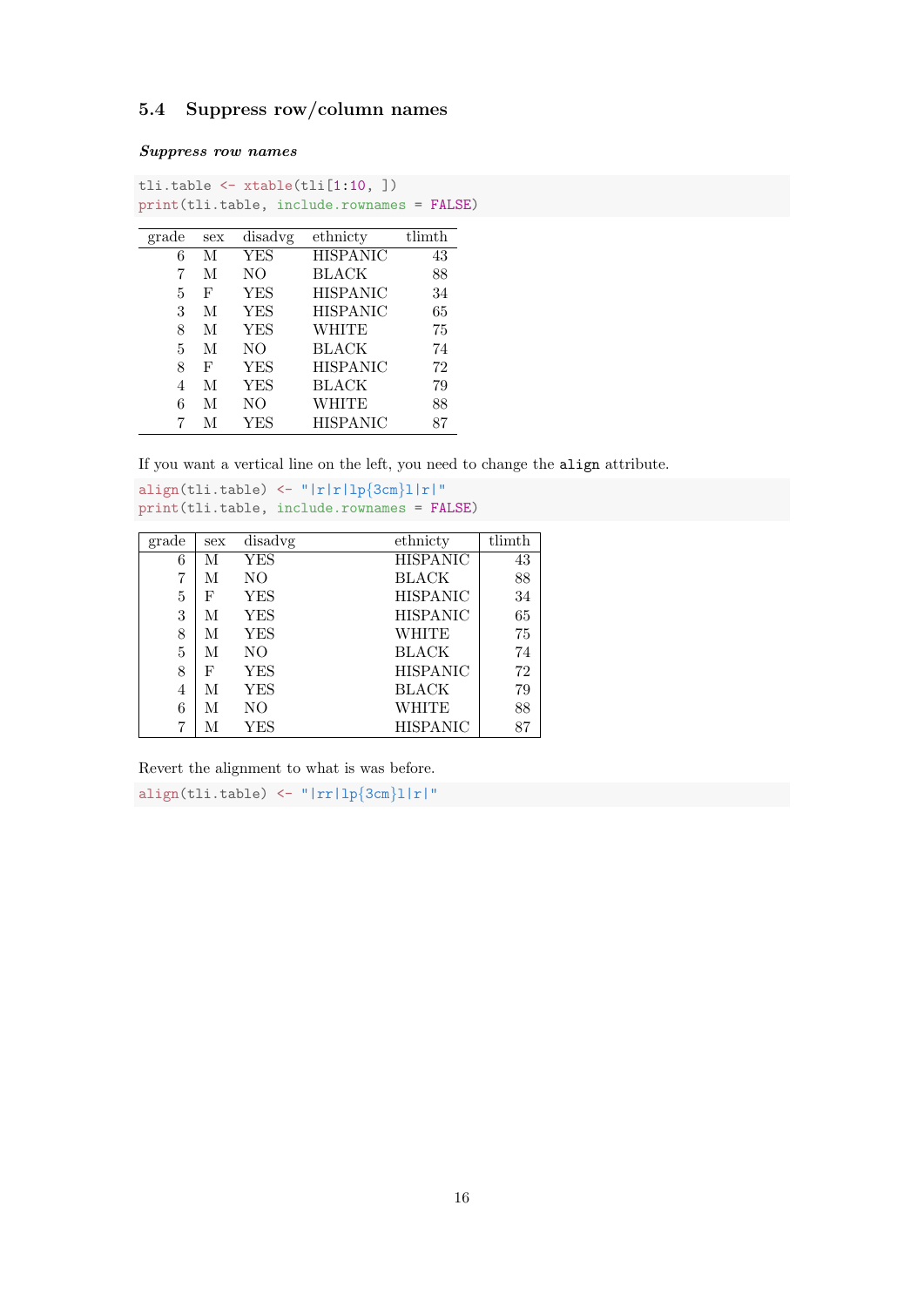#### Suppress column names

| print(tli.table, include.colnames = FALSE) |   |   |                |                 |    |  |  |
|--------------------------------------------|---|---|----------------|-----------------|----|--|--|
|                                            | 6 | М | <b>YES</b>     | <b>HISPANIC</b> | 43 |  |  |
| 2                                          | 7 | М | N <sub>O</sub> | <b>BLACK</b>    | 88 |  |  |
| 3                                          | 5 | F | <b>YES</b>     | <b>HISPANIC</b> | 34 |  |  |
| 4                                          | 3 | М | <b>YES</b>     | <b>HISPANIC</b> | 65 |  |  |
| 5                                          | 8 | М | <b>YES</b>     | WHITE           | 75 |  |  |
| 6                                          | 5 | М | N <sub>O</sub> | <b>BLACK</b>    | 74 |  |  |
| 7                                          | 8 | F | <b>YES</b>     | <b>HISPANIC</b> | 72 |  |  |
| 8                                          | 4 | М | <b>YES</b>     | <b>BLACK</b>    | 79 |  |  |
| 9                                          | 6 | М | NΟ             | WHITE           | 88 |  |  |
| 10                                         | 7 | М | YES            | <b>HISPANIC</b> | 87 |  |  |

Note the doubled header lines which can be suppressed.

| print(tli.table, include.colnames = FALSE, |   |   |            |                 |    |  |  |  |  |
|--------------------------------------------|---|---|------------|-----------------|----|--|--|--|--|
| hline.after = $c(0, nrow(tli.table)))$     |   |   |            |                 |    |  |  |  |  |
|                                            | 6 | М | <b>YES</b> | <b>HISPANIC</b> | 43 |  |  |  |  |
| 2                                          | 7 | М | NO.        | <b>BLACK</b>    | 88 |  |  |  |  |
| 3                                          | 5 | F | <b>YES</b> | <b>HISPANIC</b> | 34 |  |  |  |  |
| 4                                          | 3 | М | YES        | <b>HISPANIC</b> | 65 |  |  |  |  |
| 5                                          | 8 | M | YES        | WHITE           | 75 |  |  |  |  |
| 6                                          | 5 | М | NO.        | <b>BLACK</b>    | 74 |  |  |  |  |
| 7                                          | 8 | F | YES        | <b>HISPANIC</b> | 72 |  |  |  |  |
| 8                                          | 4 | М | YES        | <b>BLACK</b>    | 79 |  |  |  |  |
| 9                                          | 6 | М | NO.        | WHITE           | 88 |  |  |  |  |
| 10                                         | 7 | М | YES        | <b>HISPANIC</b> | 87 |  |  |  |  |

#### Suppress row and column names

| print(tli.table, include.colnames = FALSE, include.rownames = FALSE) |   |            |                 |    |  |
|----------------------------------------------------------------------|---|------------|-----------------|----|--|
|                                                                      |   |            |                 |    |  |
| 6                                                                    | M | YES        | <b>HISPANIC</b> | 43 |  |
| 7                                                                    | M | NO.        | <b>BLACK</b>    | 88 |  |
| 5                                                                    | F | YES        | <b>HISPANIC</b> | 34 |  |
| 3                                                                    | М | YES        | <b>HISPANIC</b> | 65 |  |
| 8                                                                    | М | <b>YES</b> | WHITE           | 75 |  |
| 5                                                                    | М | NO.        | <b>BLACK</b>    | 74 |  |
| 8                                                                    | F | <b>YES</b> | <b>HISPANIC</b> | 72 |  |
| 4                                                                    | М | <b>YES</b> | <b>BLACK</b>    | 79 |  |
| 6                                                                    | М | NO.        | WHITE           | 88 |  |
| 7                                                                    | М | YES        | <b>HISPANIC</b> | 87 |  |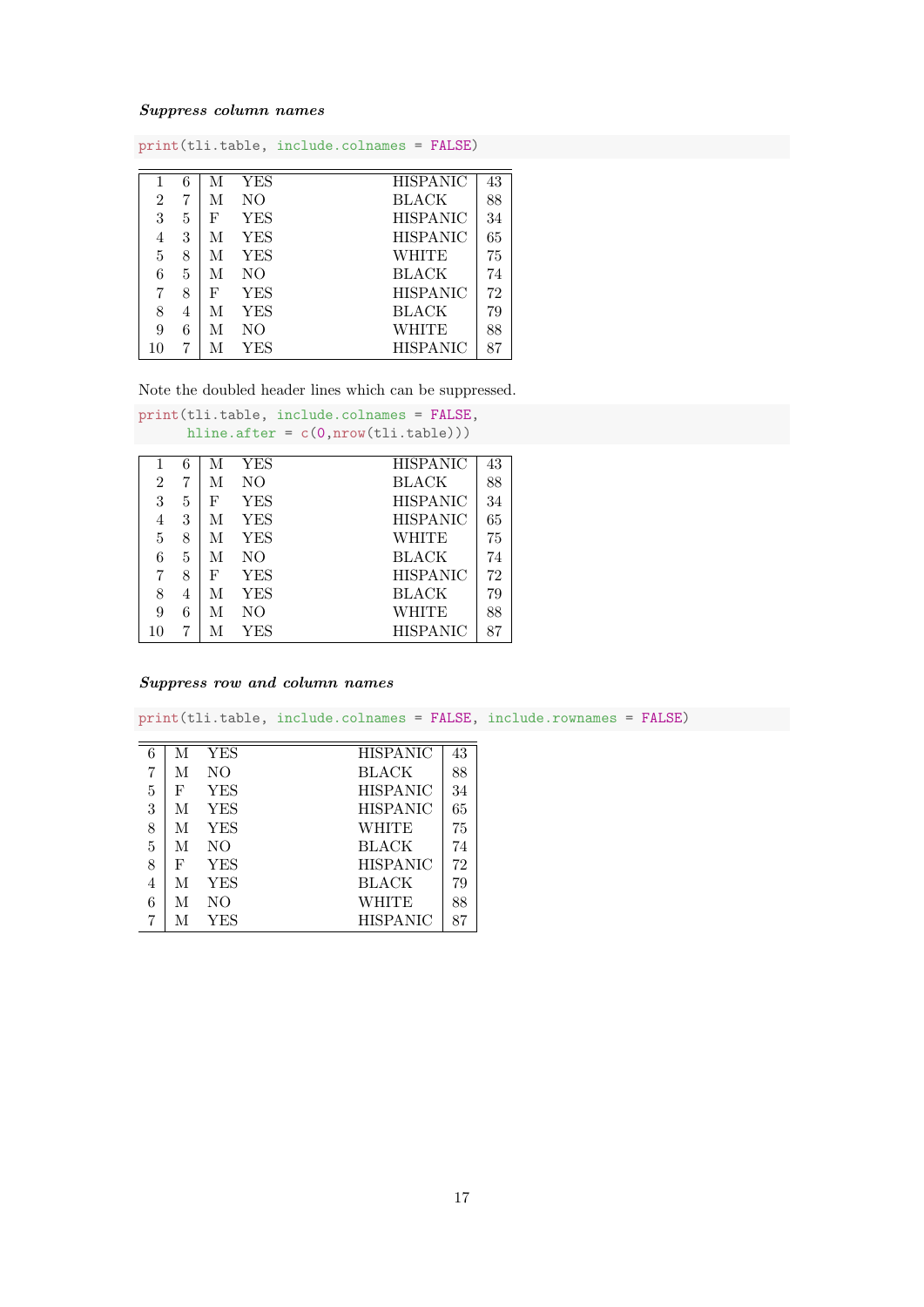### <span id="page-17-0"></span>5.5 Rotate row/column names

The rotate.rownames and rotate.colnames arguments can be used to rotate the row and/or column names. This requires \usepackage{rotating} in the L<sup>AT</sup>EX preamble.

print(tli.table, rotate.rownames = TRUE, rotate.colnames = TRUE)

|          | grade | Sex | disadvg | ethnicty        | tlimth |
|----------|-------|-----|---------|-----------------|--------|
|          | 6     | М   | YES     | <b>HISPANIC</b> | 43     |
| N        | 7     | M   | NО      | <b>BLACK</b>    | 88     |
| S        | 5     | F   | YES     | <b>HISPANIC</b> | 34     |
| 4        | 3     | М   | YES     | <b>HISPANIC</b> | 65     |
| مد       | 8     | M   | YES     | WHITE           | 75     |
| ల        | 5     | М   | NO.     | <b>BLACK</b>    | 74     |
| Ņ        | 8     | F   | YES     | <b>HISPANIC</b> | 72     |
| $\infty$ | 4     | М   | YES     | <b>BLACK</b>    | 79     |
| ౧        | 6     | М   | NО      | WHITE           | 88     |
| $\Xi$    | 7     | М   | YES     | HISPANIC        | 87     |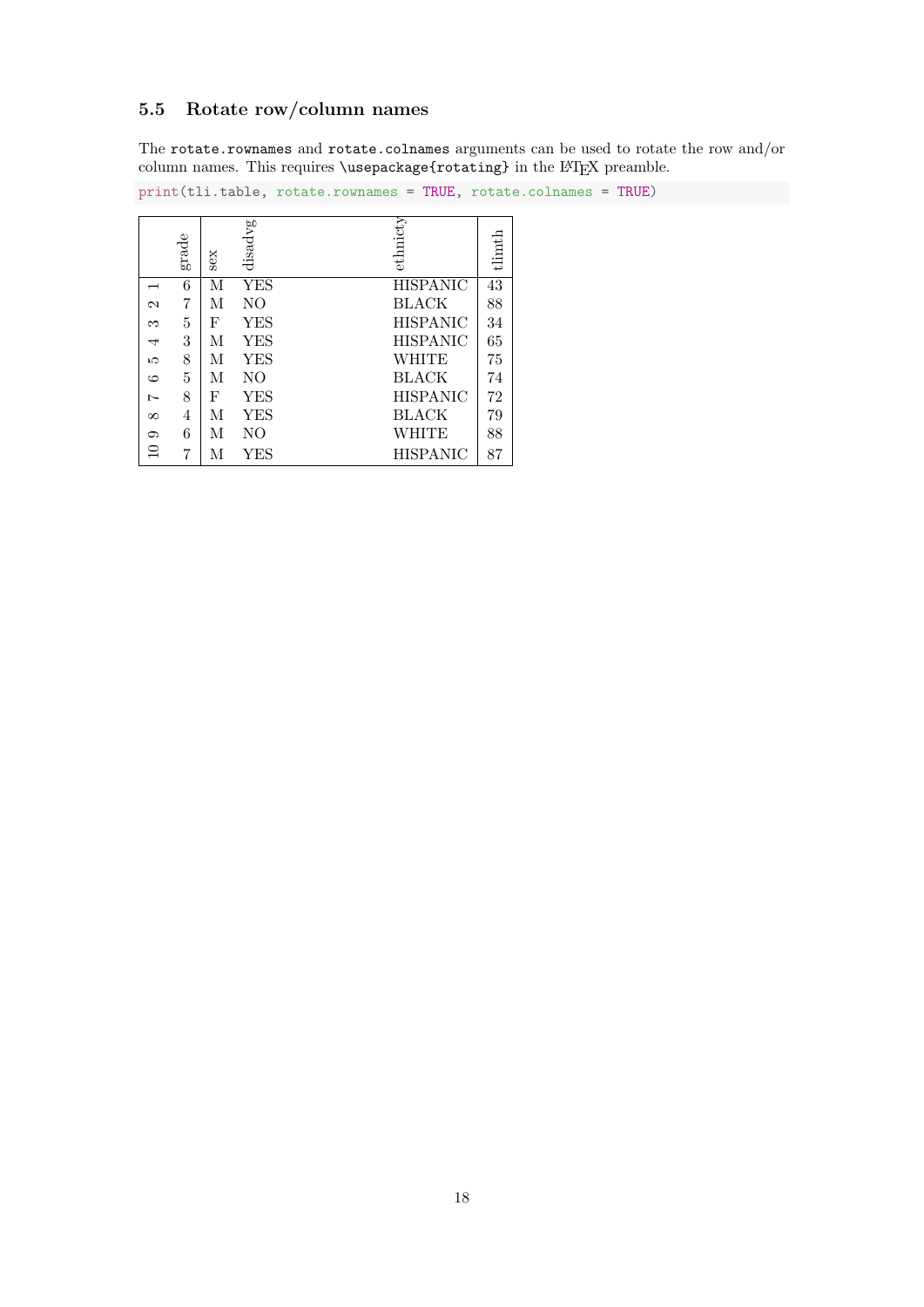#### <span id="page-18-0"></span>5.6 Horizontal lines

#### Line locations

Use the hline.after argument to specify the position of the horizontal lines.

|                | D£ | Deviance |    | Resid. Df Resid. Dev |
|----------------|----|----------|----|----------------------|
| <b>NULL</b>    |    |          | 99 | 129.49               |
| ethnicty       |    | 47.24    | 96 | 82.25                |
| grade          |    | 1.73     | 95 | 80.52                |
| ethnicty:grade |    | 7.20     | 92 | 73.32                |

 $print(xtable(anova(fm3))$ , hline.after =  $c(1)$ )

#### Line styles

Specifying booktabs = TRUE will generate three line types. By default, when no value is given for hline.after, a \toprule will be drawn above the table, a \midrule after the table headings and a \bottomrule below the table. This requires \usepackage{booktabs} in the L<sup>AT</sup>EX preamble.

The top and bottom rules are slightly thicker than the mid rule. The thickness of the lines can be set via the  $\LaTeX$  lengths \heavyrulewidth and \lightrulewidth.

tli.table <- xtable(tli[1:10, ]) print(tli.table, include.rownames = FALSE, booktabs = TRUE)

| grade | disadvg<br>sex |            | ethnicty        | tlimth |
|-------|----------------|------------|-----------------|--------|
| 6     | М              | YES        | <b>HISPANIC</b> | 43     |
| 7     | М              | NO.        | BLACK           | 88     |
| 5     | F              | YES        | <b>HISPANIC</b> | 34     |
| 3     | М              | YES        | <b>HISPANIC</b> | 65     |
| 8     | М              | <b>YES</b> | <b>WHITE</b>    | 75     |
| 5     | М              | NO.        | <b>BLACK</b>    | 74     |
| 8     | F              | YES        | <b>HISPANIC</b> | 72     |
| 4     | М              | YES        | BLACK           | 79     |
| 6     | М              | NO.        | WHITE           | 88     |
|       | М              | YES        | <b>HISPANIC</b> | 87     |

If hline.after includes -1, a \toprule will be drawn above the table. If hline.after includes the number of rows in the table, a \bottomrule will be drawn below the table. For any other values specified in hline.after, a  $\mathrm{indrule}$  will be drawn after that line of the table.

The following table has more than one \midrule.

```
bktbs \leftarrow xtable(matrix(1:10, ncol = 2))
hlines \leftarrow c(-1, 0, 1, nrow(bktbs))print(bktbs, booktabs = TRUE, hline.after = hlines)
```

|                | 1 | 2  |
|----------------|---|----|
| 1              | 1 | 6  |
| $\overline{2}$ | 2 | 7  |
| 3              | 3 | 8  |
| 4              | 4 | 9  |
| 5              | 5 | 10 |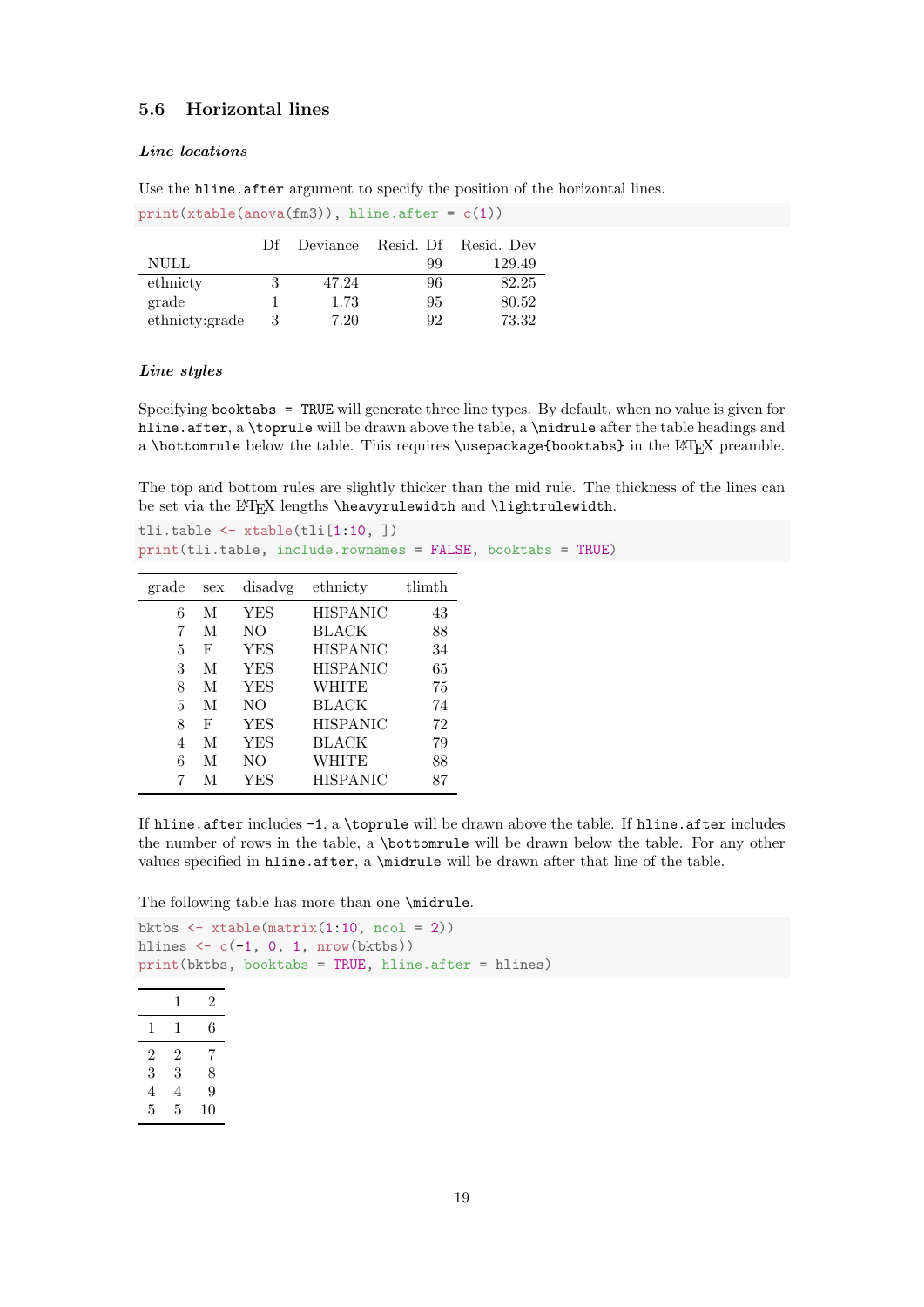#### <span id="page-19-0"></span>5.7 Table level commands

|                |       |     | Df Deviance Resid. Df Resid. Dev |
|----------------|-------|-----|----------------------------------|
| <b>NULL</b>    |       | 99  | 129.49                           |
| ethnicty       | 47.24 | 96  | 82.25                            |
| grade          | 1.73  | 95  | 80.52                            |
| ethnicty:grade | 7 20  | Q9. | 73.32                            |

print(xtable(anova(fm3)), size = "large")

 $print(xtable(anova(fm3)), size = "\setlength{\backslash}tabcolsep]{12pt}")$ 

|                | Df | Deviance | Resid. Df | Resid. Dev |
|----------------|----|----------|-----------|------------|
|                |    |          |           |            |
| NULL           |    |          | 99        | 129.49     |
| ethnicty       |    | 47.24    | 96        | 82.25      |
| grade          |    | 1.73     | 95        | 80.52      |
| ethnicty:grade |    | 7.20     | 92        | 73.32      |

#### <span id="page-19-1"></span>5.8 Long tables

Requires \usepackage{longtable} in the LATEX preamble.

```
x \leftarrow \text{matrix}(rnorm(1000), ncol = 10)x.big \leftarrow xtable(x, caption = "A \\code{longtable} spanning several pages")
print(x.big, hline.after=c(-1, 0), tabular.environment = "longtable")
```

|                | $\mathbf{1}$ | $\overline{2}$ | $\overline{3}$ | $\overline{4}$ | $\overline{5}$ | 6        | $\overline{7}$ | 8       | $\boldsymbol{9}$ | 10      |
|----------------|--------------|----------------|----------------|----------------|----------------|----------|----------------|---------|------------------|---------|
| $\mathbf{1}$   | 0.41         | 0.49           | $-0.58$        | $-1.23$        | 0.98           | 0.31     | 0.45           | $-1.02$ | $-2.87$          | $-1.21$ |
| $\mathbf{2}$   | $-0.47$      | 0.70           | $-0.95$        | 0.04           | $-1.22$        | 0.61     | 1.43           | $-1.39$ | $-0.43$          | 0.30    |
| 3              | 0.07         | 0.19           | $-0.18$        | $-0.42$        | 0.71           | $-1.69$  | $-0.21$        | $-0.05$ | $-1.49$          | $-1.54$ |
| $\overline{4}$ | $-0.50$      | 0.70           | 1.01           | $-0.90$        | $-0.11$        | 0.78     | $-1.23$        | 1.81    | 0.59             | 0.64    |
| $\bf 5$        | $-0.83$      | 0.31           | 0.02           | 0.42           | 1.78           | $0.01\,$ | $-0.36$        | $-0.10$ | $-0.44$          | 0.70    |
| $\,6$          | 0.17         | 0.76           | $-0.65$        | $0.15\,$       | $-0.24$        | $-0.18$  | $-0.55$        | 0.78    | 0.90             | $-1.91$ |
| 7              | $-0.90$      | 1.84           | $-0.50$        | 1.46           | $-1.53$        | 1.11     | $0.33\,$       | $-1.10$ | 0.47             | 0.94    |
| 8              | 0.17         | $1.11\,$       | 1.61           | $-1.12$        | 0.49           | 1.48     | $-0.93$        | $-0.22$ | 0.02             | $-0.22$ |
| 9              | 0.35         | 0.03           | $-0.45$        | $-0.52$        | $0.35\,$       | $-1.15$  | 0.68           | 0.57    | $-0.09$          | $-0.67$ |
| 10             | $-0.05$      | $-1.11$        | 0.76           | $-0.07$        | $-0.02$        | 1.01     | $-1.16$        | $-0.35$ | $-0.36$          | 0.45    |
| 11             | $-0.20$      | 0.42           | 1.47           | $-1.41$        | $-1.06$        | $-0.63$  | 1.76           | 0.79    | 0.20             | 1.28    |
| 12             | $-0.65$      | $-0.40$        | 0.44           | $-0.28$        | $-0.84$        | 0.13     | 1.45           | 0.69    | $-1.11$          | 1.57    |
| 13             | $-1.11$      | 1.49           | $-0.42$        | $-0.71$        | $-0.01$        | 0.48     | $-0.45$        | $-0.63$ | 0.67             | $-1.20$ |
| 14             | 0.85         | $-1.61$        | $-0.04$        | $-2.15$        | 1.04           | 0.13     | 0.14           | $-0.77$ | $-0.39$          | $-0.44$ |
| 15             | 0.02         | $-0.42$        | $-0.49$        | $-0.28$        | $-0.36$        | $-1.46$  | $-0.37$        | 2.36    | $-0.74$          | 0.15    |
| 16             | 0.83         | 0.42           | 1.23           | $-0.53$        | $-0.87$        | $-0.51$  | $-1.21$        | $-0.19$ | $-0.33$          | 0.07    |
| 17             | $-1.24$      | $-0.15$        | $-0.15$        | 1.13           | $-2.70$        | 1.54     | $-2.66$        | 0.01    | 1.87             | $-0.45$ |
| 18             | 0.17         | $-0.61$        | 1.55           | $-0.60$        | 0.49           | 0.17     | $-0.03$        | $-0.05$ | $-1.76$          | $-2.34$ |
| 19             | 0.67         | $-0.30$        | $-0.56$        | 0.56           | 0.43           | $-0.84$  | $-0.03$        | $-0.57$ | $-0.35$          | $-0.28$ |
| 20             | $-0.03$      | 0.63           | $-0.65$        | 0.14           | 1.31           | $-0.66$  | 1.64           | $-0.93$ | 0.11             | $-1.18$ |
| 21             | $-0.19$      | 0.90           | 0.14           | $-1.24$        | 1.47           | 1.06     | $-2.00$        | $-1.14$ | $-0.54$          | 0.03    |
| 22             | $-0.78$      | $0.66\,$       | 0.02           | 0.37           | $-0.14$        | $0.35\,$ | $-0.66$        | 0.91    | $-0.41$          | $-0.84$ |
| 23             | 2.06         | 2.27           | $-0.50$        | $-0.11$        | 1.30           | $-0.90$  | 0.88           | $-0.99$ | 0.38             | $-0.12$ |
| 24             | 0.75         | 1.17           | $-1.58$        | 0.17           | 0.00           | 0.01     | 0.34           | 0.67    | 0.22             | $-0.74$ |
| 25             | 1.82         | 0.29           | 0.03           | $0.66\,$       | $-0.68$        | 0.60     | $0.12\,$       | 1.41    | $-0.67$          | $-0.41$ |
| 26             | 0.08         | $-0.66$        | $-0.72$        | 0.11           | $-0.85$        | 1.72     | $-0.62$        | 1.16    | 0.57             | $-0.38$ |
| 27             | $-0.63$      | 2.92           | 1.08           | 1.59           | $-0.35$        | $-0.88$  | 0.20           | $-0.14$ | 0.18             | 1.33    |
| 28             | $-1.51$      | 0.68           | $-0.95$        | 0.12           | 0.23           | $-0.38$  | $-0.24$        | $-0.54$ | 0.69             | 0.72    |
| 29             | $-0.64$      | $-0.68$        | 1.13           | $-1.25$        | $-0.03$        | 1.00     | 0.11           | $-1.08$ | $-1.33$          | $-0.23$ |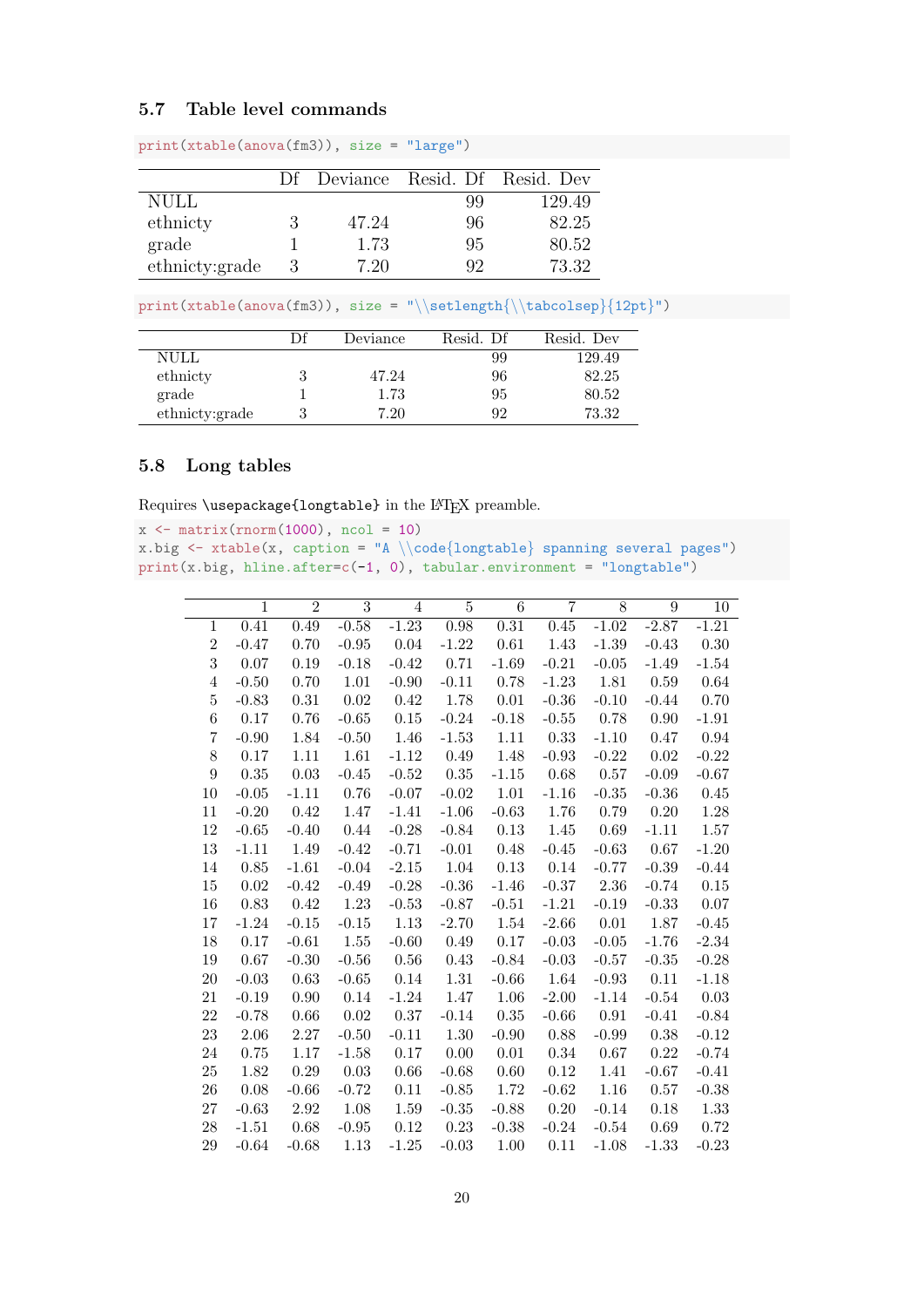| 30     | $0.23\,$ | 0.19          | $-0.65$  | 0.74           | $0.20\,$       | $-0.46$  | $-0.58$  | $-0.02$          | $-0.77$         | $-1.23$  |
|--------|----------|---------------|----------|----------------|----------------|----------|----------|------------------|-----------------|----------|
| 31     | 1.01     | $-0.32$       | 0.29     | $-1.22$        | 0.20           | 1.46     | 1.19     | $-0.23$          | $-0.19$         | 1.05     |
| $32\,$ | $0.25\,$ | $-0.27$       | $0.90\,$ | $-1.92$        | 0.71           | 1.04     | 1.06     | 0.16             | $0.96\,$        | $-1.44$  |
| 33     | $-1.17$  | $-0.93$       | $-0.52$  | $-0.81$        | $-0.27$        | $-1.66$  | 1.34     | $-0.60$          | $-0.53$         | $-1.18$  |
| 34     | $0.67\,$ | 0.12          | 0.55     | $-0.74$        | 1.64           | 0.42     | $-0.37$  | 0.63             | $-1.03$         | $-0.78$  |
| $35\,$ | $-1.65$  | 0.32          | $-0.09$  | $-0.61$        | 0.44           | $-1.42$  | $-0.30$  | 0.71             | 0.77            | $-0.97$  |
| 36     | $-0.37$  | $-1.08$       | $-1.14$  | 1.61           | $-1.19$        | $-1.46$  | $-0.35$  | 1.08             | 0.47            | $-0.90$  |
| $37\,$ | $-0.32$  | $-3.23$       | $-0.27$  | 1.64           | $-0.28$        | $0.07\,$ | 1.37     | $2.25\,$         | $-1.23$         | 1.29     |
| $38\,$ | $-1.95$  | $-0.25$       | 1.62     | 0.73           | 0.52           | $0.06\,$ | $-0.30$  | 0.20             | $2.05\,$        | $-0.11$  |
| $39\,$ | 0.92     | 0.03          | $-0.21$  | $-1.27$        | $-0.41$        | $-0.03$  | 0.10     | $-0.58$          | 1.50            | $-0.72$  |
| 40     | $-0.62$  | 0.59          | $-0.82$  | 0.02           | $0.34\,$       | 1.26     | $0.38\,$ | $-0.08$          | $-1.39$         | 0.67     |
| 41     | $-0.33$  | 0.06          | $-0.05$  | 0.49           | $0.43\,$       | $0.29\,$ | 0.68     | $-1.63$          | $2.15\,$        | $0.20\,$ |
| $42\,$ | 1.40     | 0.41          | 0.33     | $-0.14$        | 1.30           | $-0.67$  | $-0.27$  | 0.13             | $-1.73$         | $-1.22$  |
| $43\,$ | 0.64     | $-1.10$       | 0.96     | 0.17           | $-0.65$        | 0.12     | $2.35\,$ | $-0.43$          | 0.10            | $-0.56$  |
| 44     | $-0.11$  | 0.71          | 1.14     | $-0.94$        | $-0.02$        | $-0.51$  | $-0.93$  | 0.41             | $-1.14$         | 0.53     |
| $45\,$ | 0.51     | 0.72          | 0.10     | $-1.29$        | $-0.57$        | $-0.07$  | $-1.43$  | $-0.27$          | $-0.38$         | 1.95     |
| 46     | $0.40\,$ | $0.25\,$      | 1.16     | 1.41           | $-1.13$        | $-1.15$  | 0.04     | $-1.38$          | $-0.35$         | 1.58     |
| 47     | 1.66     | 1.36          | $-0.76$  | 0.27           | $-1.85$        | $-0.12$  | 1.77     | 0.04             | 0.32            | 0.84     |
| 48     | $0.28\,$ | 0.40          | $-2.34$  | $-0.41$        | $0.20\,$       | 0.10     | $0.05\,$ | $-1.35$          | $-1.12$         | $-0.01$  |
| 49     | 0.51     | 0.26          | $-0.47$  | 0.33           | 0.60           | $-0.70$  | 0.11     | 0.90             | $-2.76$         | $-1.73$  |
| $50\,$ | $0.35\,$ | $0.27\,$      | $-0.52$  | $2.06\,$       | 0.64           | 0.04     | $0.86\,$ | $-1.83$          | $-0.10$         | $-0.73$  |
|        | $-0.38$  |               |          | $0.36\,$       | $-1.39$        |          | $-0.10$  |                  |                 |          |
| $51\,$ |          | 0.44<br>1.06  | $-2.32$  |                |                | $-0.65$  |          | $-0.14$          | $-0.75$<br>0.21 | $-0.22$  |
| $52\,$ | $0.10\,$ |               | 0.56     | 1.41           | $-1.13$        | $-0.64$  | 0.10     | 0.46             |                 | 0.49     |
| $53\,$ | 1.64     | 0.45          | $-0.78$  | 1.37           | $-1.14$        | $-0.20$  | 1.21     | $-1.52$          | $-0.85$         | $0.06\,$ |
| $54\,$ | $-0.88$  | 0.66          | $-0.23$  | $-0.41$        | $-0.69$        | 0.49     | 0.09     | 1.40             | 0.79            | 0.06     |
| $55\,$ | 0.12     | $-1.14$       | $-1.59$  | 0.76           | 0.17           | $-0.21$  | $-0.75$  | $-0.89$          | $0.03\,$        | 1.84     |
| 56     | 1.36     | $-0.37$       | $0.55\,$ | $-0.65$        | 0.59           | 0.19     | 0.39     | $-0.51$          | 0.60            | 0.39     |
| $57\,$ | $-0.23$  | 1.48          | 1.89     | $-1.47$        | $-0.82$        | 0.97     | $-1.09$  | 0.16             | $-0.99$         | $-0.28$  |
| $58\,$ | $-1.05$  | $-1.22$       | $-0.88$  | $-1.20$        | $-2.86$        | $-0.29$  | $-1.46$  | $-0.34$          | $-0.21$         | $-0.43$  |
| 59     | $-0.87$  | 0.26          | $-0.11$  | $-0.15$        | 0.95           | $-0.10$  | $-0.12$  | $-1.04$          | 0.34            | 0.10     |
| 60     | $-0.39$  | $0.41\,$      | 1.95     | 1.80           | 0.62           | 0.51     | $-1.10$  | 0.41             | $-0.09$         | $-0.81$  |
| 61     | $-0.85$  | 0.98          | $\,0.93$ | 0.10           | $-0.70$        | $-1.26$  | 0.58     | $-0.52$          | 1.65            | 1.37     |
| 62     | $-0.26$  | $-0.35$       | 1.91     | $-0.80$        | $-1.07$        | 0.54     | $-0.15$  | 0.51             | $-1.96$         | $-0.29$  |
| 63     | $-0.41$  | 0.16          | $-0.01$  | 0.23           | $-0.30$        | $-0.53$  | $-0.77$  | $-0.50$          | 0.76            | $-0.53$  |
| $64\,$ | $-0.18$  | $-1.76$       | $-0.15$  | 0.70           | 0.11           | $-1.14$  | 1.62     | $-0.96$          | 0.01            | $-0.87$  |
| 65     | 0.41     | 0.34          | $-0.51$  | $-1.30$        | 0.72           | $-1.77$  | $-0.11$  | $-0.09$          | $\,0.95\,$      | 0.94     |
| 66     | 0.62     | $-0.67$       | 1.43     | $-1.05$        | 1.39           | $-0.71$  | 1.42     | 0.65             | $-0.10$         | $-1.28$  |
| 67     |          | $1.68 - 0.24$ |          | $-1.29 - 1.94$ | $-0.85$        | $-1.17$  |          | $-0.11$ 0.24     | $-2.74$         | $-0.47$  |
| 68     | $-0.07$  | $-1.19$       | $0.31\,$ | $-1.27$        | 0.29           | $-1.18$  | $-0.33$  | $-0.06$          | 0.42            | $0.31\,$ |
| 69     | $-0.32$  | $0.38\,$      | $-0.05$  | $-0.89$        | 1.33           | $1.63\,$ | $0.37\,$ | $-1.95$          | $-0.22$         | $-0.11$  |
| $70\,$ | 1.47     | $0.67\,$      | $2.25\,$ | $-0.29$        | $-0.90$        | $-1.21$  | 1.03     | $1.45\,$         | $-0.99$         | 0.25     |
| $71\,$ | $1.70\,$ | $-0.30$       | $-0.61$  | 1.41           | $-0.22$        | $1.00\,$ | 2.71     | $-0.04$          | $-0.66$         | $-1.32$  |
| $72\,$ | $0.04\,$ | 1.83          | $-1.51$  | $0.89\,$       | $-1.77$        | $0.55\,$ | $-1.03$  | $-0.86$          | 0.06            | $-0.43$  |
| $73\,$ | $-0.33$  | $0.67\,$      | $0.23\,$ | $0.27\,$       | $0.29\,$       | $-0.88$  | $-0.18$  | $-0.20$          | 2.45            | $-1.70$  |
| $74\,$ | $-1.82$  | $0.95\,$      | $-0.04$  | $-0.57$        | $\mbox{-}0.64$ | $-0.61$  | 1.08     | 0.26             | 0.19            | $-0.84$  |
| $75\,$ | 1.41     | $2.05\,$      | $-0.84$  | $-0.04$        | $-0.92$        | $-0.41$  | $0.34\,$ | $\textbf{-1.52}$ | $-0.98$         | 1.15     |
| $76\,$ | $-0.84$  | $-0.65$       | $0.13\,$ | $0.55\,$       | $-0.78$        | 0.19     | $-0.19$  | 0.72             | 1.90            | $0.25\,$ |
| $77\,$ | $-1.12$  | $0.81\,$      | $-0.28$  | $-0.50$        | $0.44\,$       | $-0.35$  | $-1.30$  | $0.25\,$         | $-0.44$         | $0.09\,$ |
| $78\,$ | $3.04\,$ | 0.99          | $-0.68$  | 1.06           | $-2.16$        | $0.83\,$ | $-0.28$  | $1.20\,$         | $-0.83$         | $-0.93$  |
| $79\,$ | $0.24\,$ | $-0.01$       | $0.50\,$ | 1.10           | $-0.43$        | $-0.29$  | $-0.18$  | 0.99             | $-1.25$         | $-0.56$  |
| $80\,$ | $-0.03$  | 0.32          | $-0.33$  | $-1.17$        | $-1.01$        | $-2.17$  | $-0.08$  | $-0.54$          | $-0.67$         | $-1.02$  |
| 81     | $-2.73$  | $-1.01$       | $-1.83$  | $-0.75$        | $-0.96$        | $-0.10$  | 1.61     | $-0.49$          | 1.94            | $0.05\,$ |
| 82     | $-0.10$  | 0.47          | $-2.65$  | 1.21           | 0.47           | $-1.85$  | $-0.46$  | $-1.00$          | 0.91            | 0.77     |
| 83     | 0.98     | $-0.70$       | $-0.58$  | $-1.69$        | $0.35\,$       | 0.94     | $-1.58$  | $-0.36$          | 0.74            | 0.30     |
| 84     | 0.41     | 0.81          | 1.45     | 0.42           | $-0.11$        | $-0.75$  | 0.50     | $0.94\,$         | $0.15\,$        | $-0.62$  |
| 85     | 0.91     | $-0.81$       | 0.84     | 0.23           | $0.54\,$       | $-1.12$  | $-0.11$  | 1.79             | 0.28            | $0.55\,$ |
| 86     | $1.98\,$ | 0.32          | $1.22\,$ | $3.20\,$       | $-0.60$        | $-0.59$  | $-0.20$  | 0.93             | 0.59            | $0.39\,$ |
|        |          |               |          |                |                |          |          |                  |                 |          |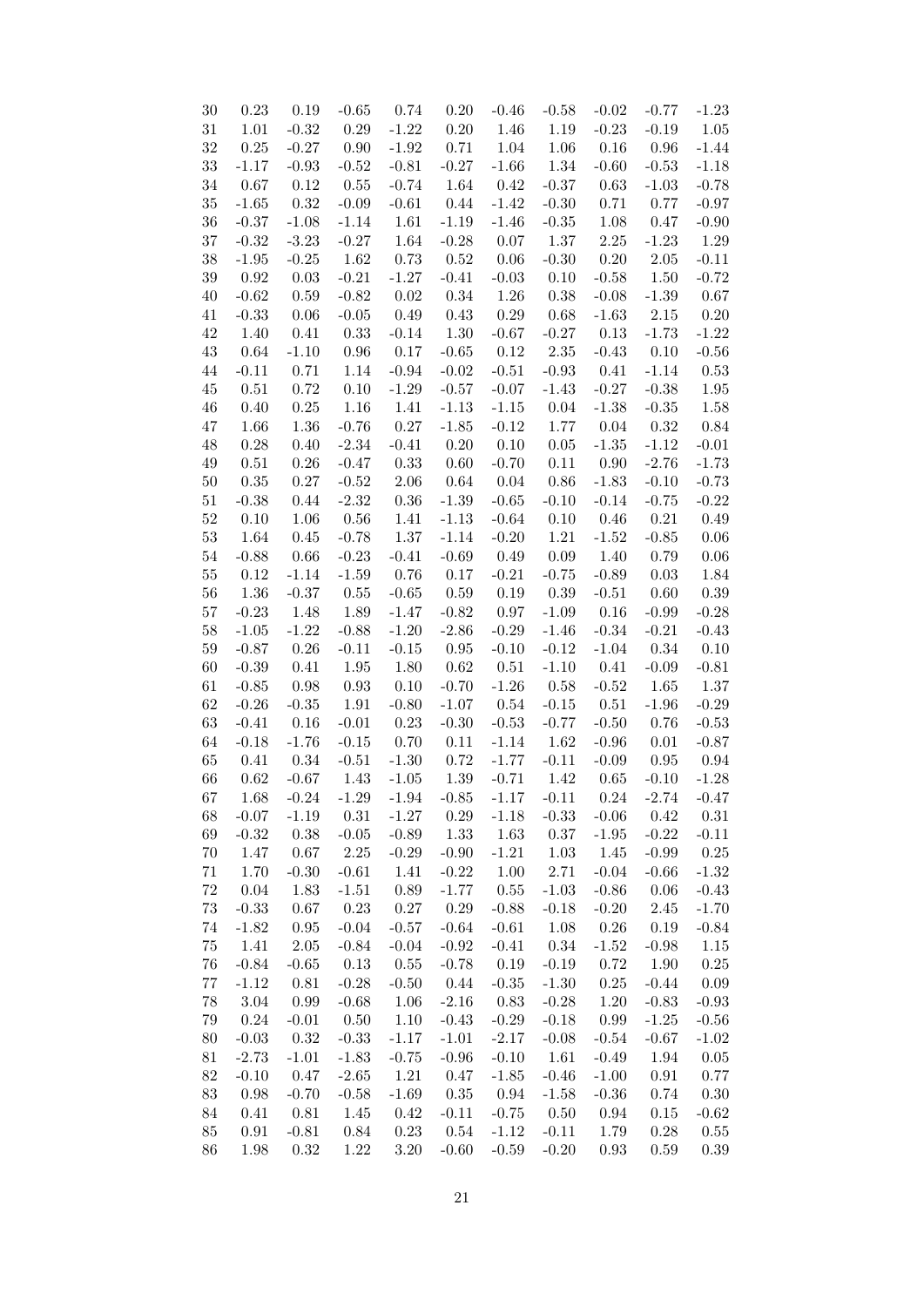| 87  | 1.17    | $-0.85$             | 0.98    | $-2.73$ | $-2.02$ | 0.59    | 0.64    | $-1.83$ | 0.22    | 0.84    |
|-----|---------|---------------------|---------|---------|---------|---------|---------|---------|---------|---------|
| 88  | $-0.51$ | $-0.25$             | 0.32    | $-0.84$ | 1.15    | $-1.92$ | $-2.91$ | 0.82    | 0.16    | $-0.44$ |
| 89  | 0.70    | $-1.55$             | $-1.51$ | 0.67    | $-0.23$ | 0.25    | $-0.55$ | 1.04    | 0.95    | $-1.18$ |
| 90  | $-0.20$ | 0.13                | 0.21    | 1.67    | $-0.37$ | $-0.97$ | $-0.15$ | 0.62    | $-0.17$ | $-0.08$ |
| 91  | $-0.54$ | 0.99                | 1.60    | 0.84    | 0.16    | $-0.01$ | 0.61    | $-0.85$ | 0.26    | 0.30    |
| 92  | $-2.86$ | 0.18                | $-3.40$ | $-1.43$ | 0.77    | 0.68    | $-0.26$ | 1.06    | $-0.90$ | 1.56    |
| 93  | $-0.79$ | $-1.77$             | $-0.78$ | 2.24    | 0.43    | 0.57    | $-1.01$ | 0.73    | 1.58    | $-0.07$ |
| 94  | 0.49    | $-0.62$             | 1.10    | $-1.76$ | 0.93    | 1.50    | 0.37    | 0.66    | 1.39    | 0.43    |
| 95  | 2.17    | 1.66                | 0.53    | $-1.11$ | 0.05    | 0.13    | 0.02    | $-0.38$ | $-1.81$ | $-0.08$ |
| 96  | 0.50    | 1.81                | 0.79    | $-0.04$ | $-0.50$ | $-0.70$ | 0.11    | 0.85    | $-0.22$ | 2.16    |
| 97  | 0.62    | $-1.18$             | 0.46    | 2.23    | $-0.30$ | 2.15    | 1.16    | 0.11    | 0.55    | 1.34    |
| 98  | $-0.97$ | $-0.37$             | 0.54    | 0.51    | 0.82    | $-0.30$ | $-0.54$ | $-0.07$ | 0.48    | $-0.23$ |
| 99  | 0.16    | 0.35                | 0.01    | 0.73    | $-0.85$ | 0.81    | $-1.25$ | 1.49    | 0.76    | $-0.13$ |
| 100 | $-2.08$ | 0.32                | $-0.92$ | 1.73    | $-0.95$ | 0.93    | $-1.28$ | 0.76    | $-0.45$ | $-0.02$ |
|     |         | <b><del>.</del></b> |         |         |         |         |         |         |         |         |

Table 3: A longtable spanning several pages

Extra features of the longtable LATEX package can typically be activated using add.to.row, as shown below.

```
add.to(row \leftarrow list(pos = list(0), command = NULL)command \leftarrow paste0("\\hline\n\\endhead\n",
                    "\backslashhline\backslashn",
                    "\|\text{multicolumn{"}{1}", \dim(x)[2] + 1, "\]{1}","{\\footnotesize Continued on next page}\n",
                    "\|\endfoot\|n\|,
                    "\\endlastfoot\n")
add.to.row$command <- command
print(x.big, hline.after=c(-1), add.to.row = add.to.row,
      tabular.environment = "longtable")
```

|                  | $\mathbf{1}$ | $\overline{2}$ | 3       | $\overline{4}$ | 5       | 6        | 7       | 8        | 9       | 10      |
|------------------|--------------|----------------|---------|----------------|---------|----------|---------|----------|---------|---------|
| 1                | 0.41         | 0.49           | $-0.58$ | $-1.23$        | 0.98    | 0.31     | 0.45    | $-1.02$  | $-2.87$ | $-1.21$ |
| $\overline{2}$   | $-0.47$      | 0.70           | $-0.95$ | 0.04           | $-1.22$ | 0.61     | 1.43    | $-1.39$  | $-0.43$ | 0.30    |
| 3                | 0.07         | 0.19           | $-0.18$ | $-0.42$        | 0.71    | $-1.69$  | $-0.21$ | $-0.05$  | $-1.49$ | $-1.54$ |
| 4                | $-0.50$      | 0.70           | 1.01    | $-0.90$        | $-0.11$ | 0.78     | $-1.23$ | 1.81     | 0.59    | 0.64    |
| $\overline{5}$   | $-0.83$      | 0.31           | 0.02    | 0.42           | 1.78    | 0.01     | $-0.36$ | $-0.10$  | $-0.44$ | 0.70    |
| 6                | 0.17         | 0.76           | $-0.65$ | 0.15           | $-0.24$ | $-0.18$  | $-0.55$ | 0.78     | 0.90    | $-1.91$ |
| 7                | $-0.90$      | 1.84           | $-0.50$ | 1.46           | $-1.53$ | 1.11     | 0.33    | $-1.10$  | 0.47    | 0.94    |
| 8                | 0.17         | 1.11           | 1.61    | $-1.12$        | 0.49    | 1.48     | $-0.93$ | $-0.22$  | 0.02    | $-0.22$ |
| $\boldsymbol{9}$ | 0.35         | $\,0.03\,$     | $-0.45$ | $-0.52$        | 0.35    | $-1.15$  | 0.68    | 0.57     | $-0.09$ | $-0.67$ |
| $10\,$           | $-0.05$      | $-1.11$        | 0.76    | $-0.07$        | $-0.02$ | 1.01     | $-1.16$ | $-0.35$  | $-0.36$ | 0.45    |
| 11               | $-0.20$      | 0.42           | 1.47    | $-1.41$        | $-1.06$ | $-0.63$  | 1.76    | 0.79     | 0.20    | 1.28    |
| 12               | $-0.65$      | $-0.40$        | 0.44    | $-0.28$        | $-0.84$ | $0.13\,$ | 1.45    | 0.69     | $-1.11$ | 1.57    |
| 13               | $-1.11$      | 1.49           | $-0.42$ | $-0.71$        | $-0.01$ | 0.48     | $-0.45$ | $-0.63$  | 0.67    | $-1.20$ |
| 14               | $0.85\,$     | $-1.61$        | $-0.04$ | $-2.15$        | 1.04    | 0.13     | 0.14    | $-0.77$  | $-0.39$ | $-0.44$ |
| 15               | 0.02         | $-0.42$        | $-0.49$ | $-0.28$        | $-0.36$ | $-1.46$  | $-0.37$ | 2.36     | $-0.74$ | 0.15    |
| 16               | 0.83         | 0.42           | 1.23    | $-0.53$        | $-0.87$ | $-0.51$  | $-1.21$ | $-0.19$  | $-0.33$ | 0.07    |
| 17               | $-1.24$      | $-0.15$        | $-0.15$ | 1.13           | $-2.70$ | 1.54     | $-2.66$ | $0.01\,$ | 1.87    | $-0.45$ |
| 18               | 0.17         | $-0.61$        | 1.55    | $-0.60$        | 0.49    | 0.17     | $-0.03$ | $-0.05$  | $-1.76$ | $-2.34$ |
| 19               | 0.67         | $-0.30$        | $-0.56$ | 0.56           | 0.43    | $-0.84$  | $-0.03$ | $-0.57$  | $-0.35$ | $-0.28$ |
| 20               | $-0.03$      | 0.63           | $-0.65$ | 0.14           | 1.31    | $-0.66$  | 1.64    | $-0.93$  | 0.11    | $-1.18$ |
| 21               | $-0.19$      | 0.90           | 0.14    | $-1.24$        | 1.47    | 1.06     | $-2.00$ | $-1.14$  | $-0.54$ | 0.03    |
| 22               | $-0.78$      | 0.66           | 0.02    | 0.37           | $-0.14$ | $0.35\,$ | $-0.66$ | 0.91     | $-0.41$ | $-0.84$ |
| 23               | 2.06         | 2.27           | $-0.50$ | $-0.11$        | 1.30    | $-0.90$  | 0.88    | $-0.99$  | 0.38    | $-0.12$ |
| 24               | 0.75         | 1.17           | $-1.58$ | 0.17           | 0.00    | 0.01     | 0.34    | 0.67     | 0.22    | $-0.74$ |

Continued on next page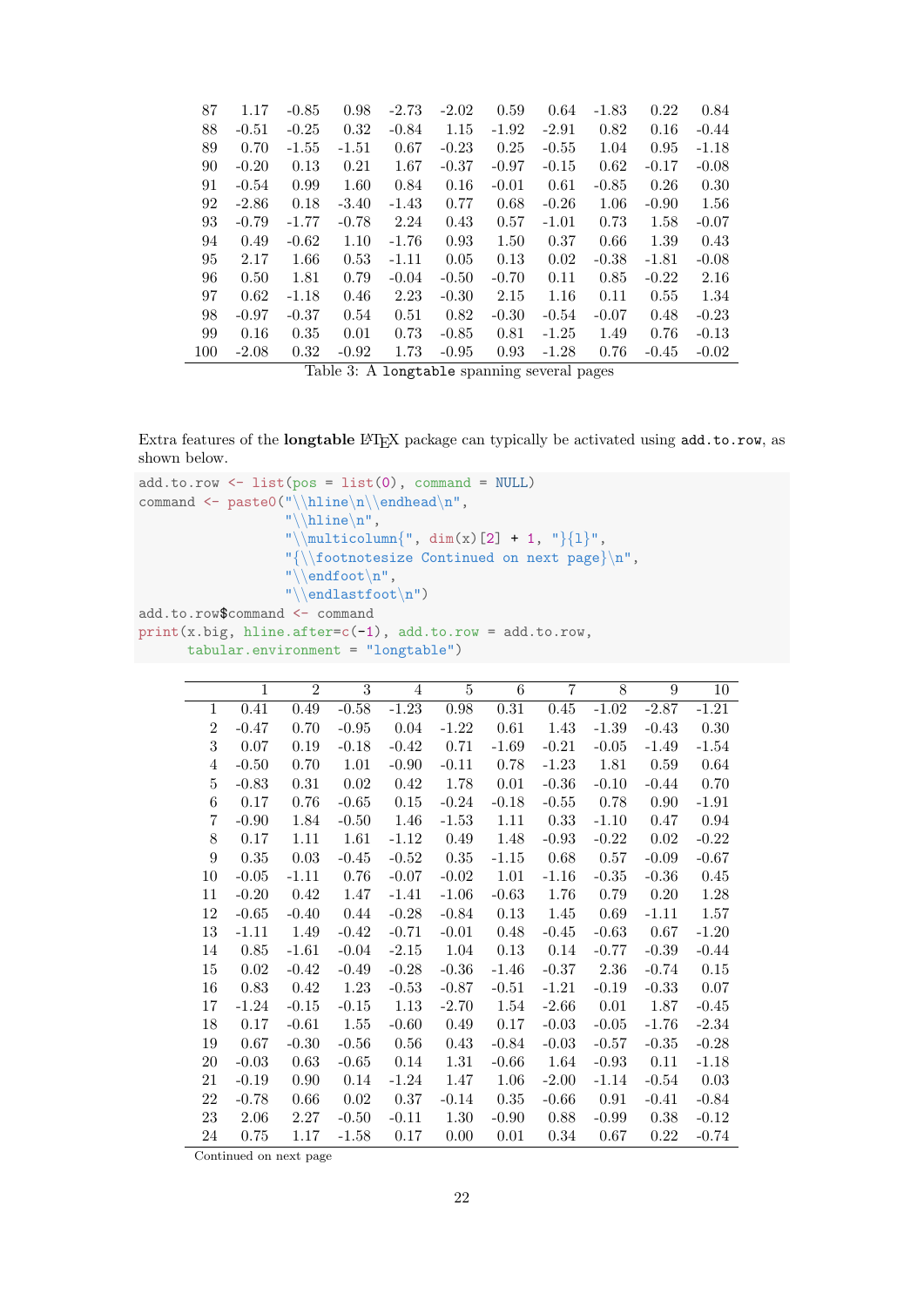|        | $\mathbf 1$ | $\overline{2}$ | $\overline{3}$ | $\overline{4}$ | $\bf 5$  | $\,6$             | $\overline{7}$ | $8\,$    | 9        | 10       |
|--------|-------------|----------------|----------------|----------------|----------|-------------------|----------------|----------|----------|----------|
| 25     | 1.82        | 0.29           | 0.03           | 0.66           | $-0.68$  | $\overline{0.60}$ | 0.12           | 1.41     | $-0.67$  | $-0.41$  |
| 26     | 0.08        | $-0.66$        | $-0.72$        | 0.11           | $-0.85$  | 1.72              | $-0.62$        | 1.16     | 0.57     | $-0.38$  |
| 27     | $-0.63$     | 2.92           | 1.08           | 1.59           | $-0.35$  | $-0.88$           | 0.20           | $-0.14$  | 0.18     | 1.33     |
| $28\,$ | $-1.51$     | 0.68           | $-0.95$        | $0.12\,$       | 0.23     | $-0.38$           | $-0.24$        | $-0.54$  | 0.69     | 0.72     |
| $29\,$ | $-0.64$     | $-0.68$        | 1.13           | $-1.25$        | $-0.03$  | 1.00              | 0.11           | $-1.08$  | $-1.33$  | $-0.23$  |
| $30\,$ | 0.23        | 0.19           | $-0.65$        | 0.74           | 0.20     | $-0.46$           | $-0.58$        | $-0.02$  | $-0.77$  | $-1.23$  |
| $31\,$ | 1.01        | $-0.32$        | $0.29\,$       | $-1.22$        | 0.20     | 1.46              | 1.19           | $-0.23$  | $-0.19$  | $1.05\,$ |
| $32\,$ | 0.25        | $-0.27$        | $0.90\,$       | $-1.92$        | 0.71     | 1.04              | 1.06           | 0.16     | 0.96     | $-1.44$  |
| $33\,$ | $-1.17$     | $-0.93$        | $-0.52$        | $-0.81$        | $-0.27$  | $-1.66$           | $1.34\,$       | $-0.60$  | $-0.53$  | $-1.18$  |
| $34\,$ | 0.67        | 0.12           | $0.55\,$       | $-0.74$        | 1.64     | 0.42              | $-0.37$        | 0.63     | $-1.03$  | $-0.78$  |
| $35\,$ | $-1.65$     | 0.32           | $-0.09$        | $-0.61$        | 0.44     | $-1.42$           | $-0.30$        | 0.71     | 0.77     | $-0.97$  |
| 36     | $-0.37$     | $-1.08$        | $-1.14$        | 1.61           | $-1.19$  | $-1.46$           | $-0.35$        | 1.08     | 0.47     | $-0.90$  |
| $37\,$ | $-0.32$     | $-3.23$        | $-0.27$        | 1.64           | $-0.28$  | 0.07              | 1.37           | $2.25\,$ | $-1.23$  | 1.29     |
| $38\,$ | $-1.95$     | $-0.25$        | 1.62           | 0.73           | 0.52     | 0.06              | $-0.30$        | 0.20     | $2.05\,$ | $-0.11$  |
| $39\,$ | 0.92        | $0.03\,$       | $-0.21$        | $-1.27$        | $-0.41$  | $-0.03$           | $0.10\,$       | $-0.58$  | 1.50     | $-0.72$  |
| 40     | $-0.62$     | $0.59\,$       | $-0.82$        | $0.02\,$       | 0.34     | 1.26              | $0.38\,$       | $-0.08$  | $-1.39$  | 0.67     |
| 41     | $-0.33$     | $0.06\,$       | $-0.05$        | 0.49           | 0.43     | $0.29\,$          | 0.68           | $-1.63$  | $2.15\,$ | 0.20     |
| 42     | 1.40        | 0.41           | 0.33           | $-0.14$        | 1.30     | $-0.67$           | $-0.27$        | 0.13     | $-1.73$  | $-1.22$  |
| $43\,$ | 0.64        | $-1.10$        | $0.96\,$       | 0.17           | $-0.65$  | 0.12              | 2.35           | $-0.43$  | 0.10     | $-0.56$  |
| 44     | $-0.11$     | 0.71           | 1.14           | $-0.94$        | $-0.02$  | $-0.51$           | $-0.93$        | 0.41     | $-1.14$  | 0.53     |
| $45\,$ | $0.51\,$    | $0.72\,$       | $0.10\,$       | $-1.29$        | $-0.57$  | $-0.07$           | $-1.43$        | $-0.27$  | $-0.38$  | 1.95     |
| 46     | 0.40        | $0.25\,$       | 1.16           | 1.41           | $-1.13$  | $-1.15$           | $0.04\,$       | $-1.38$  | $-0.35$  | 1.58     |
| 47     | 1.66        | 1.36           | $-0.76$        | $0.27\,$       | $-1.85$  | $-0.12$           | 1.77           | 0.04     | 0.32     | 0.84     |
| 48     | 0.28        | $0.40\,$       | $-2.34$        | $-0.41$        | $0.20\,$ | 0.10              | 0.05           | $-1.35$  | $-1.12$  | $-0.01$  |
| 49     | $0.51\,$    | $0.26\,$       | $-0.47$        | 0.33           | 0.60     | $-0.70$           | $0.11\,$       | 0.90     | $-2.76$  | $-1.73$  |
| $50\,$ | 0.35        | $0.27\,$       | $-0.52$        | $2.06\,$       | 0.64     | 0.04              | $0.86\,$       | $-1.83$  | $-0.10$  | $-0.73$  |
| 51     | $-0.38$     | 0.44           | $-2.32$        | $0.36\,$       | $-1.39$  | $-0.65$           | $-0.10$        | $-0.14$  | $-0.75$  | $-0.22$  |
| $52\,$ | 0.10        | 1.06           | 0.56           | 1.41           | $-1.13$  | $-0.64$           | 0.10           | 0.46     | 0.21     | 0.49     |
| $53\,$ | 1.64        | $0.45\,$       | $-0.78$        | 1.37           | $-1.14$  | $-0.20$           | $1.21\,$       | $-1.52$  | $-0.85$  | 0.06     |
| 54     | $-0.88$     | $0.66\,$       | $-0.23$        | $-0.41$        | $-0.69$  | 0.49              | $0.09\,$       | 1.40     | 0.79     | 0.06     |
| 55     | 0.12        | $-1.14$        | $-1.59$        | 0.76           | 0.17     | $-0.21$           | $-0.75$        | $-0.89$  | 0.03     | 1.84     |
| 56     | 1.36        | $-0.37$        | $0.55\,$       | $-0.65$        | 0.59     | 0.19              | 0.39           | $-0.51$  | 0.60     | 0.39     |
| $57\,$ | $-0.23$     | 1.48           | 1.89           | $-1.47$        | $-0.82$  | 0.97              | $-1.09$        | 0.16     | $-0.99$  | $-0.28$  |
| $58\,$ | $-1.05$     | $-1.22$        | $-0.88$        | $-1.20$        | $-2.86$  | $-0.29$           | $-1.46$        | $-0.34$  | $-0.21$  | $-0.43$  |
| $59\,$ | $-0.87$     | $0.26\,$       | $-0.11$        | $-0.15$        | $0.95\,$ | $-0.10$           | $-0.12$        | $-1.04$  | 0.34     | 0.10     |
| 60     | $-0.39$     | 0.41           | 1.95           | 1.80           | 0.62     | 0.51              | $-1.10$        | 0.41     | $-0.09$  | $-0.81$  |
| 61     | $-0.85$     | 0.98           | $\rm 0.93$     | $0.10\,$       | $-0.70$  | $-1.26$           | 0.58           | $-0.52$  | 1.65     | 1.37     |
| 62     | $-0.26$     | $-0.35$        | $1.91\,$       | $-0.80$        | $-1.07$  | 0.54              | $-0.15$        | 0.51     | $-1.96$  | $-0.29$  |
| $63\,$ | $-0.41$     | 0.16           | $-0.01$        | 0.23           | $-0.30$  | $-0.53$           | $-0.77$        | $-0.50$  | 0.76     | $-0.53$  |
| 64     | $-0.18$     | $-1.76$        | $-0.15$        | 0.70           | 0.11     | $-1.14$           | 1.62           | $-0.96$  | 0.01     | $-0.87$  |
| 65     | 0.41        | 0.34           | $-0.51$        | $-1.30$        | 0.72     | $-1.77$           | $-0.11$        | $-0.09$  | $0.95\,$ | 0.94     |
| 66     | 0.62        | $-0.67$        | 1.43           | $-1.05$        | 1.39     | $-0.71$           | 1.42           | 0.65     | $-0.10$  | $-1.28$  |
| 67     | 1.68        | $-0.24$        | $-1.29$        | $-1.94$        | $-0.85$  | $-1.17$           | $-0.11$        | 0.24     | $-2.74$  | $-0.47$  |
| 68     | $-0.07$     | $-1.19$        | $0.31\,$       | $-1.27$        | 0.29     | $-1.18$           | $-0.33$        | $-0.06$  | 0.42     | 0.31     |
| 69     | $-0.32$     | 0.38           | $-0.05$        | $-0.89$        | 1.33     | 1.63              | $0.37\,$       | $-1.95$  | $-0.22$  | $-0.11$  |
| 70     | 1.47        | $0.67\,$       | $2.25\,$       | $-0.29$        | $-0.90$  | $-1.21$           | 1.03           | 1.45     | $-0.99$  | 0.25     |
| 71     | 1.70        | $-0.30$        | $-0.61$        | 1.41           | $-0.22$  | 1.00              | 2.71           | $-0.04$  | $-0.66$  | $-1.32$  |
| 72     | $0.04\,$    | 1.83           | $-1.51$        | 0.89           | $-1.77$  | 0.55              | $-1.03$        | $-0.86$  | 0.06     | $-0.43$  |
| 73     | $-0.33$     | 0.67           | 0.23           | 0.27           | 0.29     | $-0.88$           | $-0.18$        | $-0.20$  | 2.45     | $-1.70$  |
| 74     | $-1.82$     | $0.95\,$       | $-0.04$        | $-0.57$        | $-0.64$  | $-0.61$           | 1.08           | 0.26     | 0.19     | $-0.84$  |
| 75     | 1.41        | $2.05\,$       | $-0.84$        | $-0.04$        | $-0.92$  | $-0.41$           | 0.34           | $-1.52$  | $-0.98$  | 1.15     |
| 76     | $-0.84$     | $-0.65$        | 0.13           | 0.55           | $-0.78$  | 0.19              | $-0.19$        | 0.72     | 1.90     | 0.25     |
| 77     | $-1.12$     | $0.81\,$       | $-0.28$        | $-0.50$        | 0.44     | $\text{-}0.35$    | $-1.30$        | 0.25     | $-0.44$  | $0.09\,$ |
| 78     | $3.04\,$    | 0.99           | $-0.68$        | 1.06           | $-2.16$  | 0.83              | $-0.28$        | 1.20     | $-0.83$  | $-0.93$  |
| 79     | $0.24\,$    | $-0.01$        | 0.50           | 1.10           | $-0.43$  | $-0.29$           | $-0.18$        | 0.99     | $-1.25$  | $-0.56$  |

Continued on next page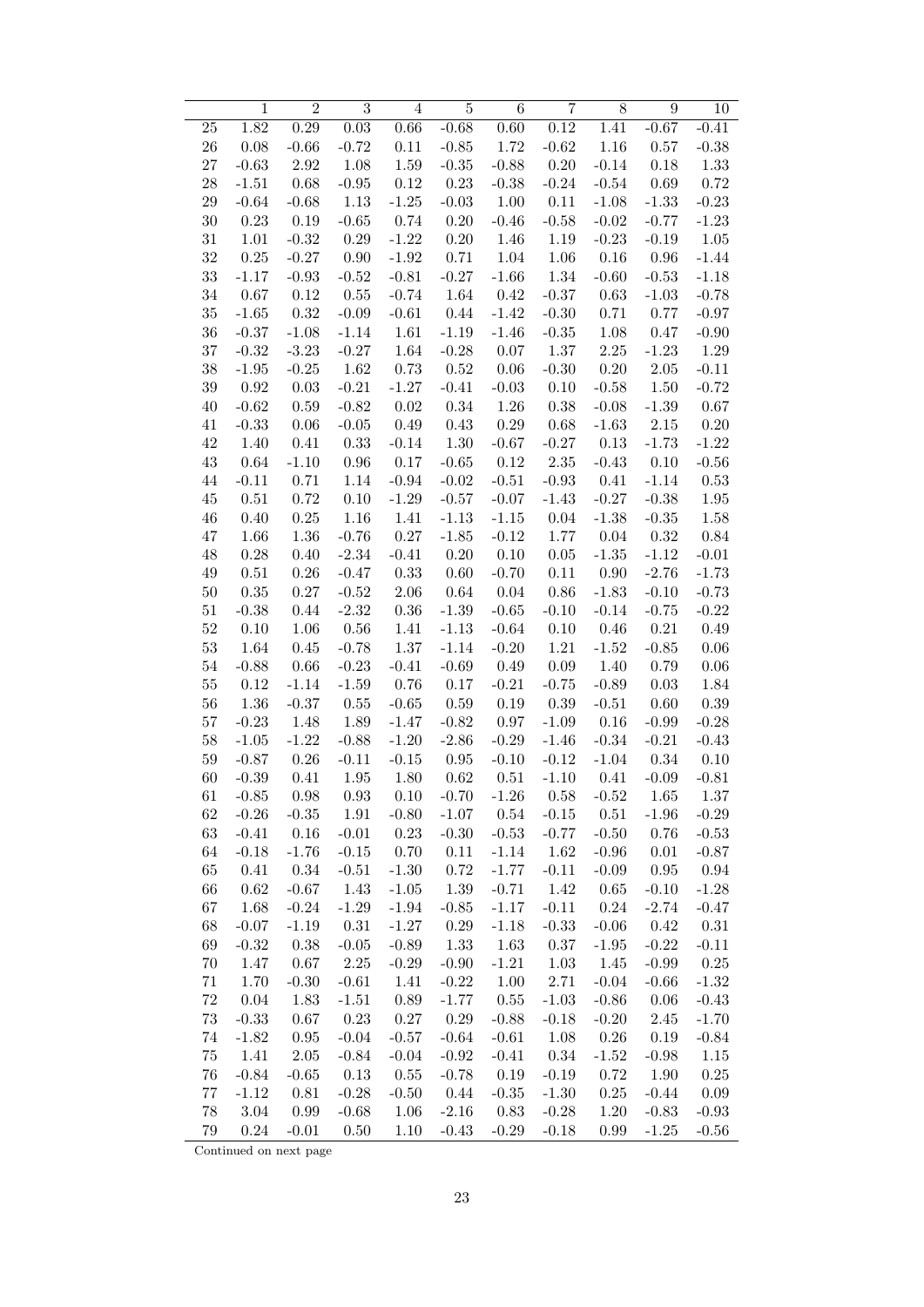|     | $\mathbf{1}$ | $\overline{2}$ | 3       | $\overline{4}$ | 5       | 6       | 7        | 8       | 9       | $10\,$  |
|-----|--------------|----------------|---------|----------------|---------|---------|----------|---------|---------|---------|
| 80  | $-0.03$      | 0.32           | $-0.33$ | $-1.17$        | $-1.01$ | $-2.17$ | $-0.08$  | $-0.54$ | $-0.67$ | $-1.02$ |
| 81  | $-2.73$      | $-1.01$        | $-1.83$ | $-0.75$        | $-0.96$ | $-0.10$ | 1.61     | $-0.49$ | 1.94    | 0.05    |
| 82  | $-0.10$      | 0.47           | $-2.65$ | 1.21           | 0.47    | $-1.85$ | $-0.46$  | $-1.00$ | 0.91    | 0.77    |
| 83  | 0.98         | $-0.70$        | $-0.58$ | $-1.69$        | 0.35    | 0.94    | $-1.58$  | $-0.36$ | 0.74    | 0.30    |
| 84  | 0.41         | 0.81           | 1.45    | 0.42           | $-0.11$ | $-0.75$ | 0.50     | 0.94    | 0.15    | $-0.62$ |
| 85  | 0.91         | $-0.81$        | 0.84    | 0.23           | 0.54    | $-1.12$ | $-0.11$  | 1.79    | 0.28    | 0.55    |
| 86  | 1.98         | 0.32           | 1.22    | 3.20           | $-0.60$ | $-0.59$ | $-0.20$  | 0.93    | 0.59    | 0.39    |
| 87  | 1.17         | $-0.85$        | 0.98    | $-2.73$        | $-2.02$ | 0.59    | 0.64     | $-1.83$ | 0.22    | 0.84    |
| 88  | $-0.51$      | $-0.25$        | 0.32    | $-0.84$        | 1.15    | $-1.92$ | $-2.91$  | 0.82    | 0.16    | $-0.44$ |
| 89  | 0.70         | $-1.55$        | $-1.51$ | 0.67           | $-0.23$ | 0.25    | $-0.55$  | 1.04    | 0.95    | $-1.18$ |
| 90  | $-0.20$      | 0.13           | 0.21    | 1.67           | $-0.37$ | $-0.97$ | $-0.15$  | 0.62    | $-0.17$ | $-0.08$ |
| 91  | $-0.54$      | 0.99           | 1.60    | 0.84           | 0.16    | $-0.01$ | $0.61\,$ | $-0.85$ | 0.26    | 0.30    |
| 92  | $-2.86$      | 0.18           | $-3.40$ | $-1.43$        | 0.77    | 0.68    | $-0.26$  | 1.06    | $-0.90$ | 1.56    |
| 93  | $-0.79$      | $-1.77$        | $-0.78$ | 2.24           | 0.43    | 0.57    | $-1.01$  | 0.73    | 1.58    | $-0.07$ |
| 94  | 0.49         | $-0.62$        | 1.10    | $-1.76$        | 0.93    | 1.50    | 0.37     | 0.66    | 1.39    | 0.43    |
| 95  | 2.17         | 1.66           | 0.53    | $-1.11$        | 0.05    | 0.13    | 0.02     | $-0.38$ | $-1.81$ | $-0.08$ |
| 96  | 0.50         | 1.81           | 0.79    | $-0.04$        | $-0.50$ | $-0.70$ | 0.11     | 0.85    | $-0.22$ | 2.16    |
| 97  | 0.62         | $-1.18$        | 0.46    | 2.23           | $-0.30$ | 2.15    | 1.16     | 0.11    | 0.55    | 1.34    |
| 98  | $-0.97$      | $-0.37$        | 0.54    | 0.51           | 0.82    | $-0.30$ | $-0.54$  | $-0.07$ | 0.48    | $-0.23$ |
| 99  | 0.16         | 0.35           | 0.01    | 0.73           | $-0.85$ | 0.81    | $-1.25$  | 1.49    | 0.76    | $-0.13$ |
| 100 | $-2.08$      | 0.32           | $-0.92$ | 1.73           | $-0.95$ | 0.93    | $-1.28$  | 0.76    | $-0.45$ | $-0.02$ |

Table 4: A longtable spanning several pages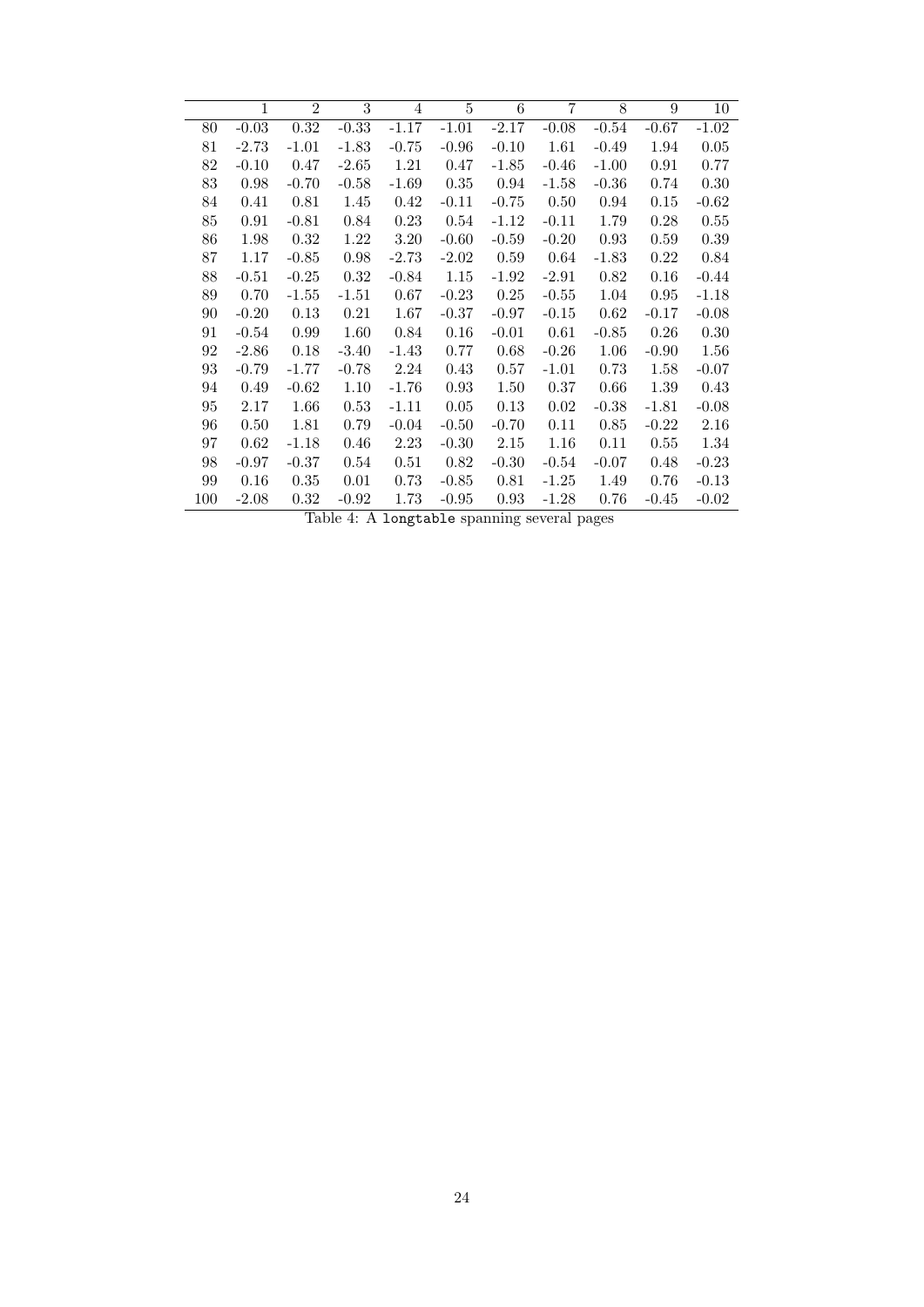#### <span id="page-24-0"></span>5.9 Use of add.to.row argument

The following frequency table has outer dimnames: Grade3 and Grade6.

```
Grade3 <- c("A","B","B","A","B","C","C","D","A","B",
           "C","C","C","D","B","B","D","C","C","D")
Grade6 <- c("A","A","A","B","B","B","B","B","C","C",
           "A","C","C","C","D","D","D","D","D","D")
Cohort <- table(Grade3, Grade6)
Cohort
## Grade6
## Grade3 A B C D
## A 1 1 1 0
## B 2 1 1 2
## C 1 2 2 2
## D 0 1 1 2
```
The default behavior of print.xtable is to strip outer dimnames.

xtable(Cohort)

|   |                   | В | ⊖ | $\mathsf{D}$ |
|---|-------------------|---|---|--------------|
| Α |                   |   |   | 0            |
| B | 2                 | ı | ı | 2            |
| С |                   | 2 | 2 | 2            |
| D | $\mathbf{\Omega}$ |   |   | 2            |

The desired column labels can be created using add.to.row, in this case applying two commands to "row number zero" while suppressing the basic column names.

```
addtorow <- list()
addtorow$pos <- list(0, 0)
addtorow$command <- c("& \\multicolumn{4}{c}{Grade 6} \\\\\n",
                         "Grade 3 & A & B & C & D \langle \langle \cdot \rangle (n")
print(xtable(Cohort), add.to.row = addtorow, include.colnames = FALSE)
```

|         |   |   | Grade 6 |    |
|---------|---|---|---------|----|
| Grade 3 |   | в | 0       | I) |
|         |   |   |         |    |
| В       | 2 |   |         |    |
| €       |   | 2 | '2      | '2 |
|         |   |   |         |    |

#### <span id="page-24-1"></span>5.10 Sideways tables

Requires \usepackage{rotating} in the LATEX preamble. Sideways tables can't be forced in place with the [H] specifier, but you can use the \clearpage command to get them fairly nearby.

```
x \leftarrow x[1:30, ]x.size \leftarrow xtable(x, caption = "A sideways table")print(x.side, floating = TRUE, floating.environment = "sidewaystable")
```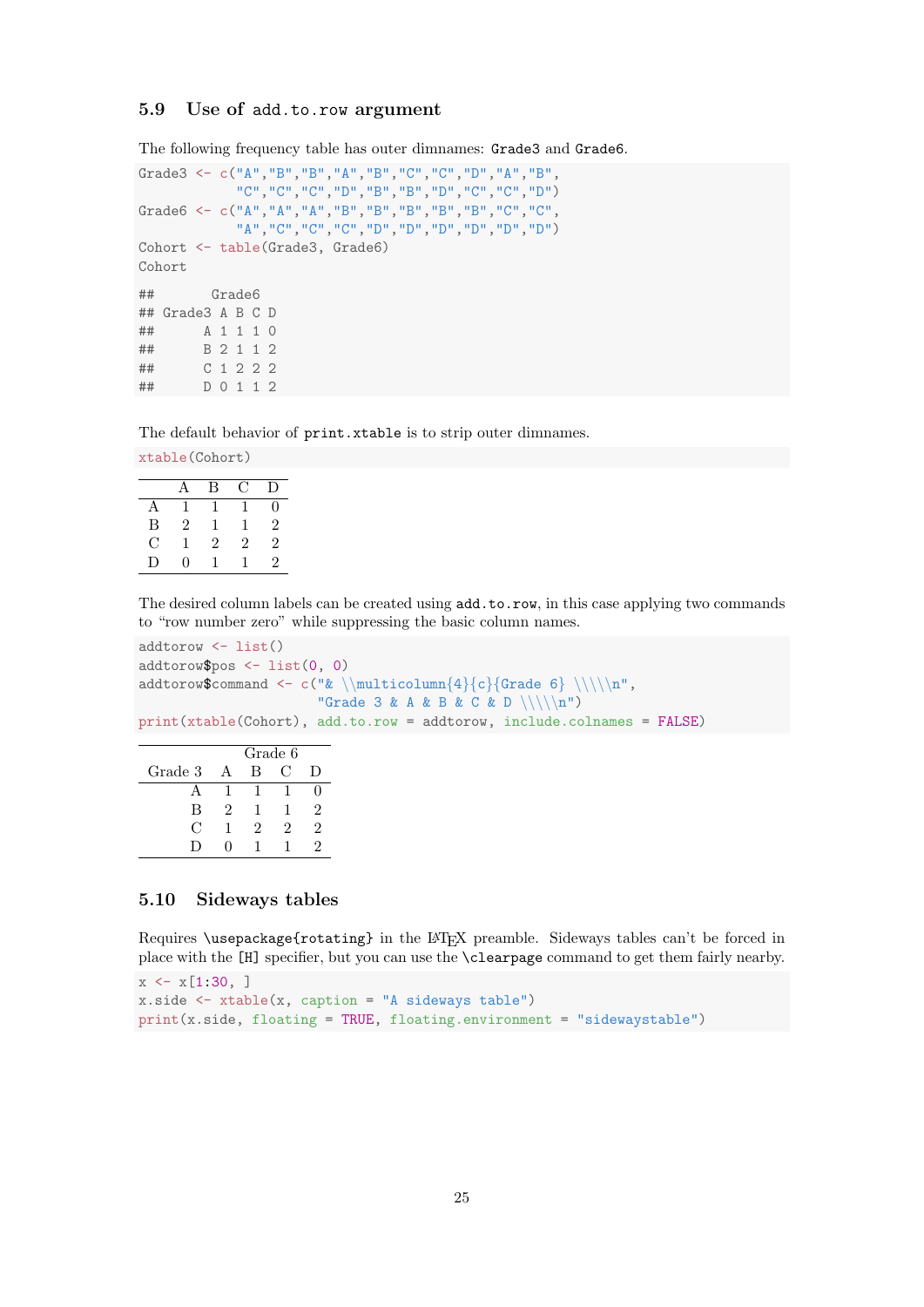|                                    |                                                              |  |  |  |                                                                         | ヿヿ゙<br>ヿヿ゙゠ヹヹヱ゠ヺ゙ゔゖヸ゚ゕ゙ゖヿヸゖヷヸヸ゚ゕ゚ヸ゚ヹヹヸゕ゚ゕゖゖ<br>ヿヿ゙゠゠゙ゖ゠゠゠゠゠゠゠゠゠゠゠゠゠゠゠゠゠゠゠゠゠゠゠゠゠ |
|------------------------------------|--------------------------------------------------------------|--|--|--|-------------------------------------------------------------------------|---------------------------------------------------------------------------------|
|                                    |                                                              |  |  |  |                                                                         |                                                                                 |
|                                    |                                                              |  |  |  |                                                                         |                                                                                 |
|                                    |                                                              |  |  |  |                                                                         |                                                                                 |
|                                    |                                                              |  |  |  |                                                                         |                                                                                 |
|                                    |                                                              |  |  |  |                                                                         |                                                                                 |
|                                    |                                                              |  |  |  |                                                                         |                                                                                 |
|                                    |                                                              |  |  |  |                                                                         |                                                                                 |
|                                    |                                                              |  |  |  |                                                                         |                                                                                 |
|                                    |                                                              |  |  |  |                                                                         |                                                                                 |
|                                    |                                                              |  |  |  |                                                                         |                                                                                 |
|                                    |                                                              |  |  |  |                                                                         |                                                                                 |
| 了《9 的比较级其特的订论的幻红发致红发幻幻幻幻幻幻幻幻幻幻幻幻幻的 | ロキロの影けのけますのあけあののはせいのけをあためのおちは<br> つうつうつうつうつう!つつり!つつつつつ。つ!つう! |  |  |  | マルトリークのようのようかんしょうかんかんかんかんかん いいだい (xid) とうしん しんしん しんしんしん しんしんしん しんしゅうしょう |                                                                                 |
|                                    |                                                              |  |  |  |                                                                         |                                                                                 |
|                                    |                                                              |  |  |  |                                                                         |                                                                                 |
|                                    |                                                              |  |  |  |                                                                         |                                                                                 |
|                                    |                                                              |  |  |  |                                                                         |                                                                                 |
|                                    |                                                              |  |  |  |                                                                         |                                                                                 |
|                                    |                                                              |  |  |  |                                                                         |                                                                                 |
|                                    |                                                              |  |  |  |                                                                         |                                                                                 |
|                                    |                                                              |  |  |  |                                                                         |                                                                                 |
|                                    |                                                              |  |  |  |                                                                         |                                                                                 |
|                                    |                                                              |  |  |  |                                                                         |                                                                                 |
|                                    |                                                              |  |  |  |                                                                         |                                                                                 |
|                                    |                                                              |  |  |  |                                                                         |                                                                                 |
|                                    |                                                              |  |  |  |                                                                         |                                                                                 |
|                                    |                                                              |  |  |  |                                                                         |                                                                                 |
|                                    |                                                              |  |  |  |                                                                         |                                                                                 |
|                                    |                                                              |  |  |  |                                                                         |                                                                                 |
|                                    |                                                              |  |  |  |                                                                         |                                                                                 |
|                                    |                                                              |  |  |  |                                                                         |                                                                                 |
|                                    |                                                              |  |  |  |                                                                         |                                                                                 |

Table 5: A sideways table Table 5: A sideways table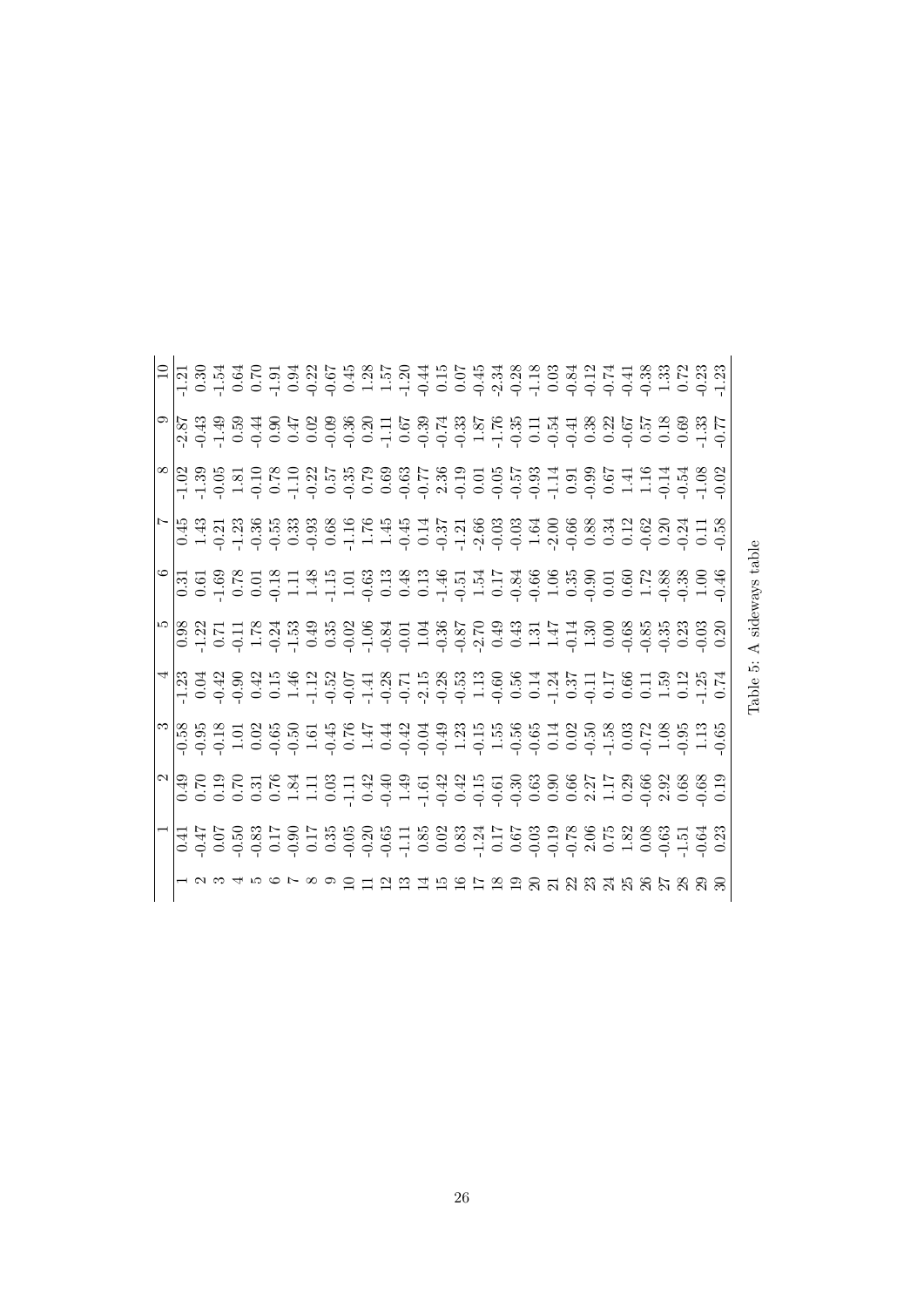#### <span id="page-26-0"></span>5.11 Rescaled tables

Specify a scalebox value to rescale the table.

```
x \leftarrow x[1:20, ]x.rescale <- xtable(x)
print(x.rescale, scalebox = 0.7)
```

|                | $\mathbf{1}$ | $\overline{2}$ | 3       | $\overline{4}$ | 5       | 6       | 7       | 8       | 9       | 10      |
|----------------|--------------|----------------|---------|----------------|---------|---------|---------|---------|---------|---------|
| 1              | 0.41         | 0.49           | $-0.58$ | $-1.23$        | 0.98    | 0.31    | 0.45    | $-1.02$ | $-2.87$ | $-1.21$ |
| $\overline{2}$ | $-0.47$      | 0.70           | $-0.95$ | 0.04           | $-1.22$ | 0.61    | 1.43    | $-1.39$ | $-0.43$ | 0.30    |
| 3              | 0.07         | 0.19           | $-0.18$ | $-0.42$        | 0.71    | $-1.69$ | $-0.21$ | $-0.05$ | $-1.49$ | $-1.54$ |
| $\overline{4}$ | $-0.50$      | 0.70           | 1.01    | $-0.90$        | $-0.11$ | 0.78    | $-1.23$ | 1.81    | 0.59    | 0.64    |
| 5              | $-0.83$      | 0.31           | 0.02    | 0.42           | 1.78    | 0.01    | $-0.36$ | $-0.10$ | $-0.44$ | 0.70    |
| 6              | 0.17         | 0.76           | $-0.65$ | 0.15           | $-0.24$ | $-0.18$ | $-0.55$ | 0.78    | 0.90    | $-1.91$ |
| 7              | $-0.90$      | 1.84           | $-0.50$ | 1.46           | $-1.53$ | 1.11    | 0.33    | $-1.10$ | 0.47    | 0.94    |
| 8              | 0.17         | 1.11           | 1.61    | $-1.12$        | 0.49    | 1.48    | $-0.93$ | $-0.22$ | 0.02    | $-0.22$ |
| 9              | 0.35         | 0.03           | $-0.45$ | $-0.52$        | 0.35    | $-1.15$ | 0.68    | 0.57    | $-0.09$ | $-0.67$ |
| 10             | $-0.05$      | $-1.11$        | 0.76    | $-0.07$        | $-0.02$ | 1.01    | $-1.16$ | $-0.35$ | $-0.36$ | 0.45    |
| 11             | $-0.20$      | 0.42           | 1.47    | $-1.41$        | $-1.06$ | $-0.63$ | 1.76    | 0.79    | 0.20    | 1.28    |
| 12             | $-0.65$      | $-0.40$        | 0.44    | $-0.28$        | $-0.84$ | 0.13    | 1.45    | 0.69    | $-1.11$ | 1.57    |
| 13             | $-1.11$      | 1.49           | $-0.42$ | $-0.71$        | $-0.01$ | 0.48    | $-0.45$ | $-0.63$ | 0.67    | $-1.20$ |
| 14             | 0.85         | $-1.61$        | $-0.04$ | $-2.15$        | 1.04    | 0.13    | 0.14    | $-0.77$ | $-0.39$ | $-0.44$ |
| 15             | 0.02         | $-0.42$        | $-0.49$ | $-0.28$        | $-0.36$ | $-1.46$ | $-0.37$ | 2.36    | $-0.74$ | 0.15    |
| 16             | 0.83         | 0.42           | 1.23    | $-0.53$        | $-0.87$ | $-0.51$ | $-1.21$ | $-0.19$ | $-0.33$ | 0.07    |
| 17             | $-1.24$      | $-0.15$        | $-0.15$ | 1.13           | $-2.70$ | 1.54    | $-2.66$ | 0.01    | 1.87    | $-0.45$ |
| 18             | 0.17         | $-0.61$        | 1.55    | $-0.60$        | 0.49    | 0.17    | $-0.03$ | $-0.05$ | $-1.76$ | $-2.34$ |
| 19             | 0.67         | $-0.30$        | $-0.56$ | 0.56           | 0.43    | $-0.84$ | $-0.03$ | $-0.57$ | $-0.35$ | $-0.28$ |
| 20             | $-0.03$      | 0.63           | $-0.65$ | 0.14           | 1.31    | $-0.66$ | 1.64    | $-0.93$ | 0.11    | $-1.18$ |

#### <span id="page-26-1"></span>5.12 Aligning fixed width columns

Note that using specifications such as  $p{2cm}$  always produces a left aligned column. What if some other alignment is desired?

This is not really a problem with xtable but with the formatting of tables with fixed width columns and different alignments using standard LAT<sub>E</sub>X.

One solution is to use the array package, defining new column formats.

```
\newcolumntype{L}[1]{>{\raggedright\let\newline\\
   \arraybackslash\hspace{0pt}}m{#1}}
\newcolumntype{C}[1]{>{\centering\let\newline\\
   \arraybackslash\hspace{0pt}}m{#1}}
\newcolumntype{R}[1]{>{\raggedleft\let\newline\\
   \arraybackslash\hspace{0pt}}m{#1}}
\newcolumntype{P}[1]{>{\raggedright\tabularxbackslash}p{#1}}
```
These allow for very sophisticated cell formatting, namely left-aligned, centred, or right-aligned text, with recognition of line breaks for the first three new column types. If these lines are included along with \usepackage{array}, then the following is possible.

```
df \leq data.frame(name = c("A","B"), right = c(1.4, 34.6),
                 left = c(1.4, 34.6), \text{text} = c("txt1", "txt2"))print(xtable(df, align = c("l", "|c", "|R{3cm}", "|L{3cm}", "| p{3cm}|")),
     floating = FALSE, include.rownames = FALSE)
```

| name | right | left  | text |
|------|-------|-------|------|
| А    | 1.40  | 1.40  | txt1 |
| Β    | 34.60 | 34.60 | txt2 |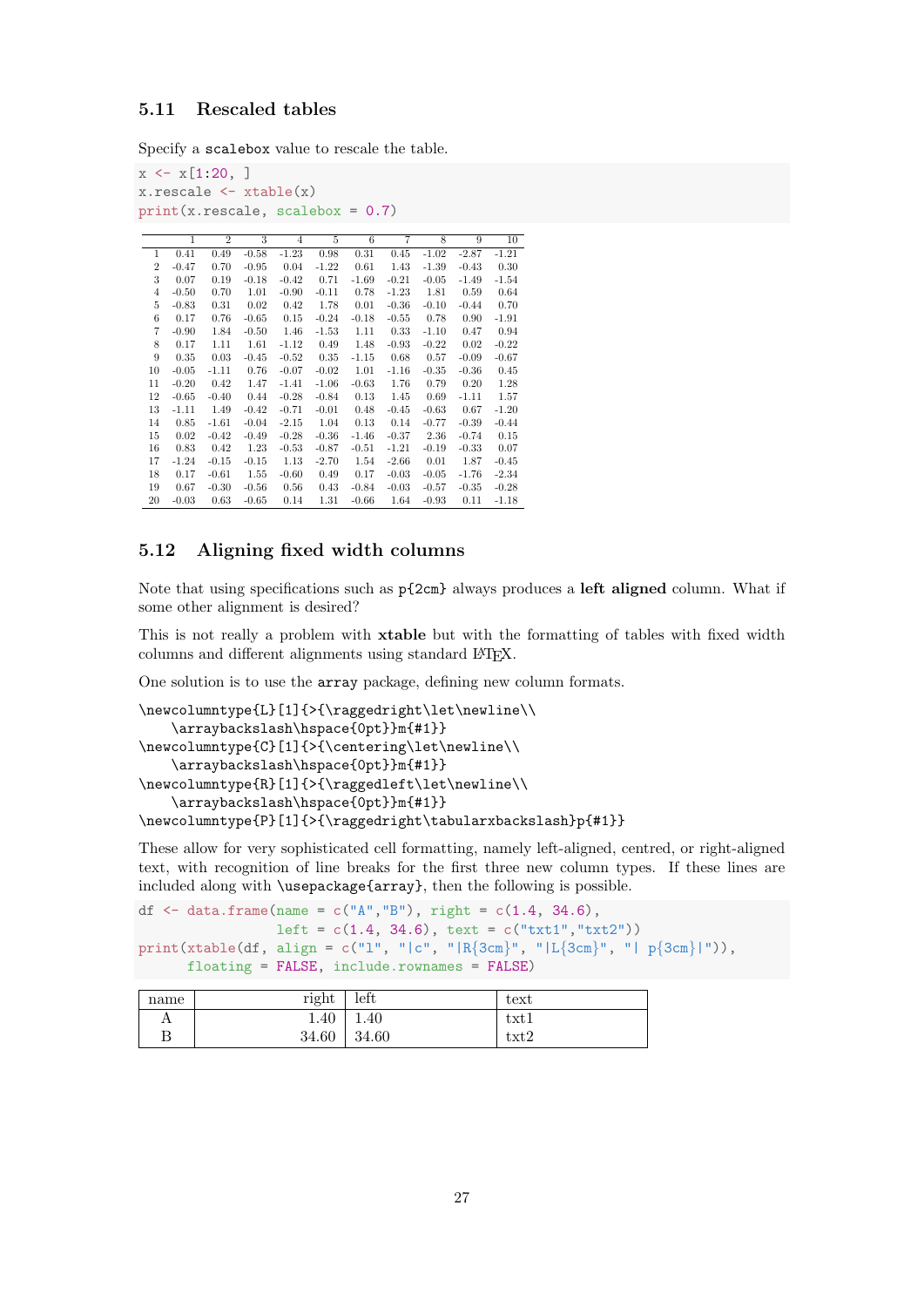#### <span id="page-27-0"></span>5.13 Table width

The tabularx environment is for typesetting tables whose overall width is fixed. The column alignment code X denotes columns that will be stretched to achieve the desired table width. Requires \usepackage{tabularx} in the L<sup>AT</sup>EX preamble.

```
df.width \leq data.frame(One = c("item 1", "A"), Two = c("item 2", "B"),
                       Three = c("item 3", "C"), Four = c("item 4", "D"))
x.width <- xtable(df.width)
align(x.width) <- "|1|X|1|1|1|"
print(x.width, tabular.environment = "tabularx", width = "\\textwidth")
```

|   | .)ne           | Two                   | Three                             | Four                |
|---|----------------|-----------------------|-----------------------------------|---------------------|
|   | item 1         | $\Omega$<br>item<br>∸ | $\Omega$<br>$\bullet$ .<br>item 3 | $\bullet$<br>item 4 |
| ∸ | $\overline{1}$ | ௪                     | ∼<br>◡                            | ≖                   |

### <span id="page-27-1"></span>6 Suppressing printing

By default the print method will print the L<sup>AT</sup>EX or HTML to standard output and also return the character strings invisibly. The printing to standard output can be suppressed by specifying print.results = FALSE.

x.out <- print(tli.table, print.results = FALSE)

Formatted output can also be captured without printing with the toLatex method. This function returns an object of class "Latex".

```
x.ltx <- toLatex(tli.table)
class(x.ltx)
## [1] "Latex"
x.ltx
## % latex table generated in R 3.5.2 by xtable 1.8-4 package
## %
## \begin{tabular}{rrlllr}
## \hline
## & grade & sex & disadvg & ethnicty & tlimth \\
## \hline
## 1 & 6 & M & YES & HISPANIC & 43 \\
## 2 & 7 & M & NO & BLACK & 88 \\
## 3 & 5 & F & YES & HISPANIC & 34 \\
## 4 & 3 & M & YES & HISPANIC & 65 \\
## 5 & 8 & M & YES & WHITE & 75 \\
## 6 & 5 & M & NO & BLACK & 74 \\
## 7 & 8 & F & YES & HISPANIC & 72 \\
## 8 & 4 & M & YES & BLACK & 79 \\
## 9 & 6 & M & NO & WHITE & 88 \\
## 10 & 7 & M & YES & HISPANIC & 87 \\
## \hline
## \end{tabular}
```